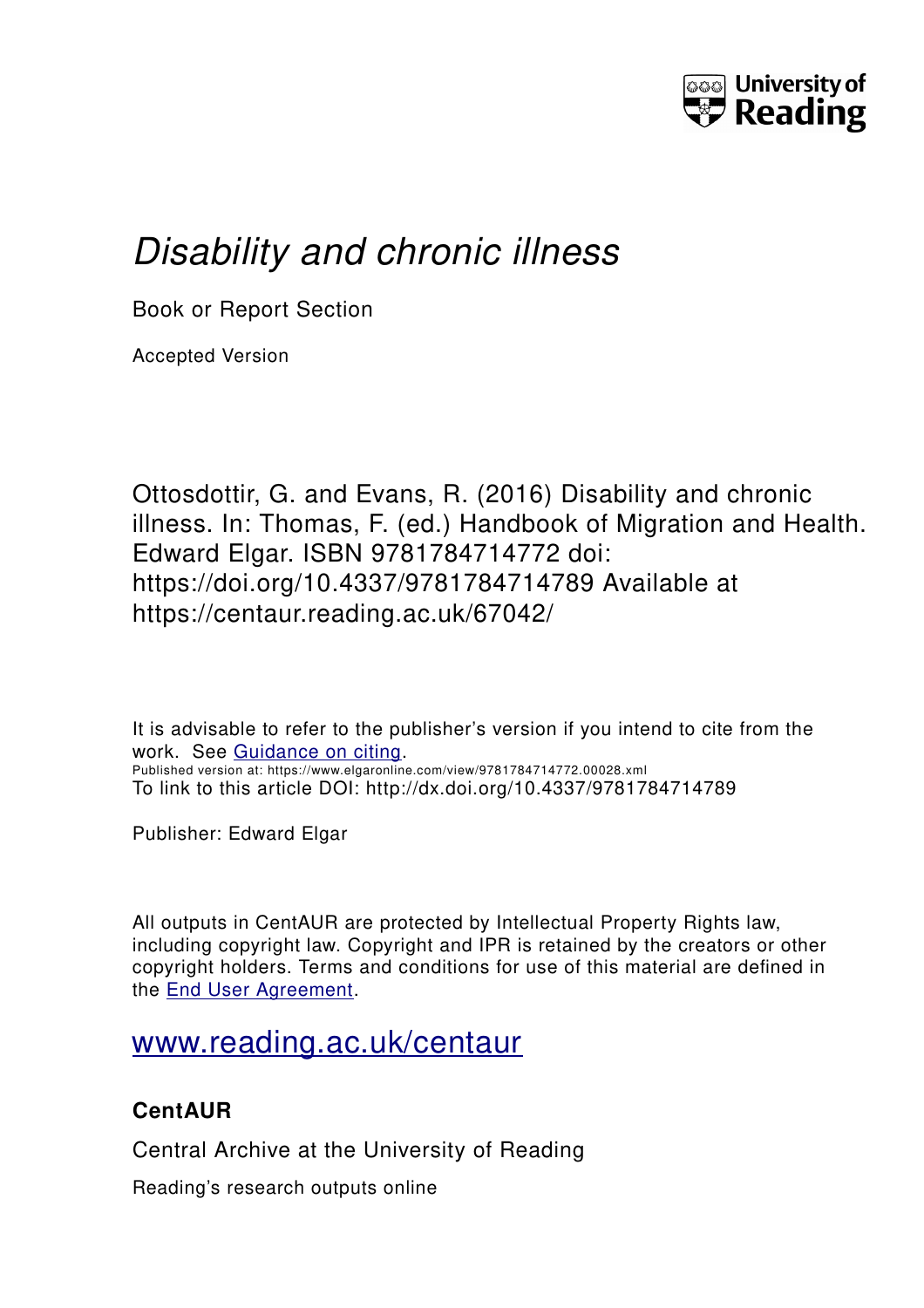## **Disability and Chronic illness**

#### **Authors: Gudbjorg Ottosdottir (University of Iceland) and Ruth Evans (University of Reading)**

#### **Abstract**

This chapter discusses the situation of migrants with disability and chronic illness and their access to health, social care and welfare support in settlement countries. The links between disability and migration have been generally neglected in the literature to date; often disability is only referred to as a potential outcome of migration because of the association between poverty, poor health, housing and employment conditions amongst migrants. This chapter provides an overview of key conceptual understandings of disability and chronic illness and the policy context. The links between migration, disability, chronic illness and care support are complex, due to shortfalls in existing knowledge and the lack of policy engagement with asylum seekers and refugees with disability and chronic illness, despite their often high care needs. The chapter pays particular attention to the situation of asylum seekers with disability or chronic illness who often have limited entitlements to health, social care and welfare support, drawing on our empirical research on disability, HIV and caring relations among asylum-seeking and refugee families in the UK. Such families face major barriers in accessing appropriate health, social care and welfare support. The unmet care needs of disabled asylum-seekers also impact on informal family carers, including children and young adults, whose substantial caring responsibilities, combined with their restricted entitlements to support, affect their wellbeing, education and transitions into adulthood.

#### **Introduction**

The World Health Organisation (WHO) estimates that 15% of the global population are disabled people (World Health Organisation and World Bank, 2011). The majority of disabled people live in the global South and the incidence of poverty amongst disabled people is higher than in the general population in this region of the world (Mitra et al., 2013). This is due to limited rights to public welfare support, greater health-related expenditure and barriers to participation in employment and education (Groce et al., 2011), which are influenced by wider national and global processes and inequalities which constrain government spending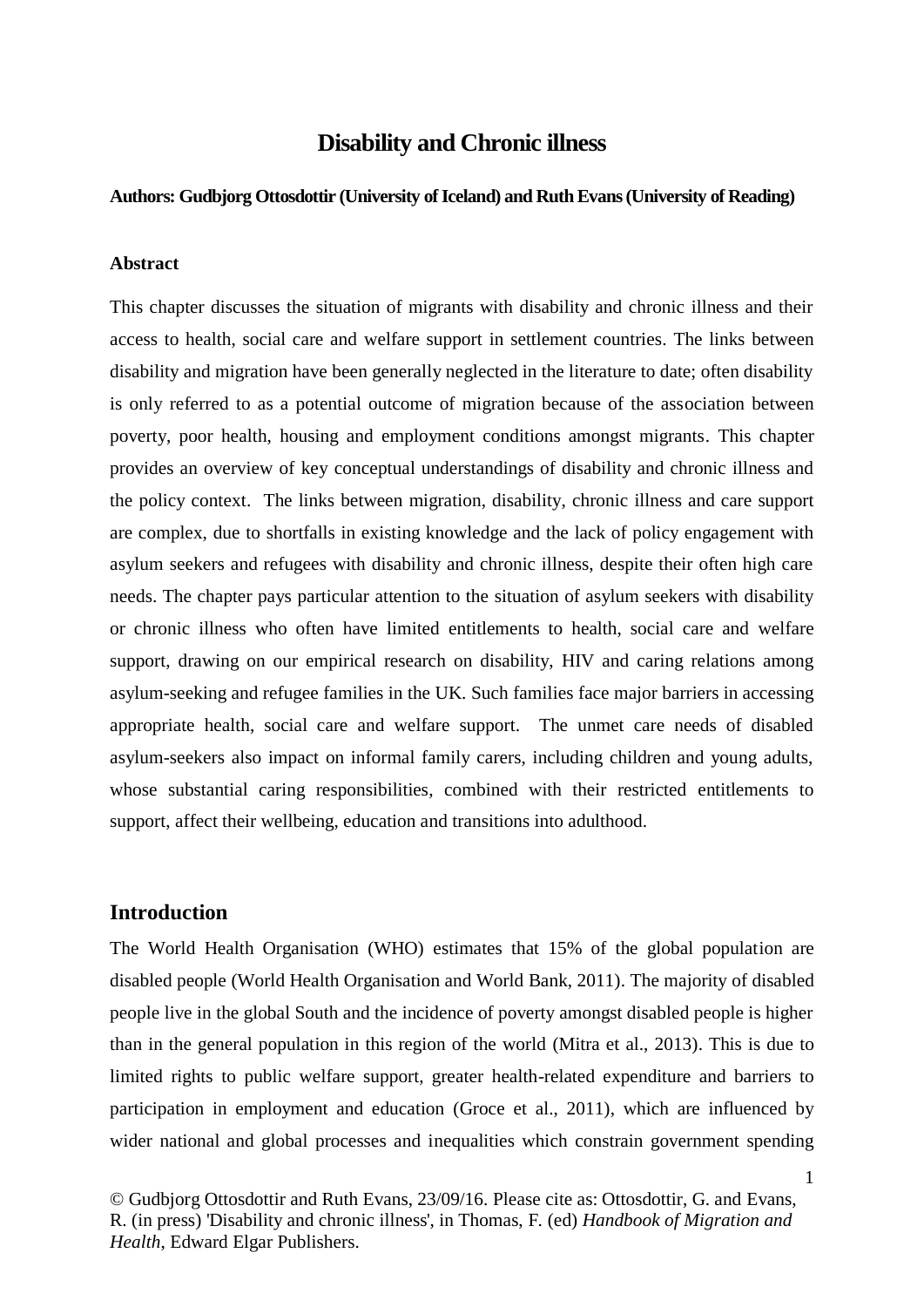and public welfare systems. In much of the global North disabled people´s rights to participate in social life and to receive support are recognised in policy and designated support may be provided. Yet despite considerable advances in international and national policies and the greater involvement of diverse groups of disabled people in decision-making processes, disabled people globally continue to experience multi-dimensional inequalities and disadvantages in their life chances and opportunities (Mitra et al., 2013; Groce et al., 2011).

Disabled people may become displaced as a result of extreme poverty and lack of social protection, environmental disasters or war. Approximately 2.3 to 3.3 million internally displaced persons are estimated to be disabled people (UNHCR, 2014). However, disabled people may be left behind during displacement, because they lack social protection, support and the power or resources needed to negotiate migration routes (Straimer, 2010). To date, there are no official statistics about the numbers of disabled people involved in migration across international borders (Shivji, 2010; Simmons, 2010). The vast majority of disabled people face significant structural barriers, as well as barriers to migration (Grech and Pisani, 2015; World Health Organisation and World Bank, 2011). This is because of negative connotations associated with disability and assumptions in national immigration policies that disabled people are 'unproductive' and will not contribute economically or socially to their country of settlement (El-Lahib and Wehbi, 2012). Disabled people tend to be ignored in migration policy and interventions and have restricted rights to employment and welfare support because of their status as migrants in receiving countries; they are often unable to access the same level of health and social care support that other disabled citizens in receiving countries are entitled to, which further compounds negative experiences of disability and social exclusion. This applies particularly in European countries where migrants from countries outside the EU, asylum seekers and undocumented migrants, have unequal entitlements to support (see Harris and Roberts, 2004; The European Migration Network, 2014).

The links between disability and migration have been generally neglected in the literature to date; often disability is only referred to as a potential outcome of migration because of the association between poverty, poor health, housing and employment conditions amongst migrants (Rechel et al., 2013; Ryan et al., 2009). Migrants are considered at higher risk of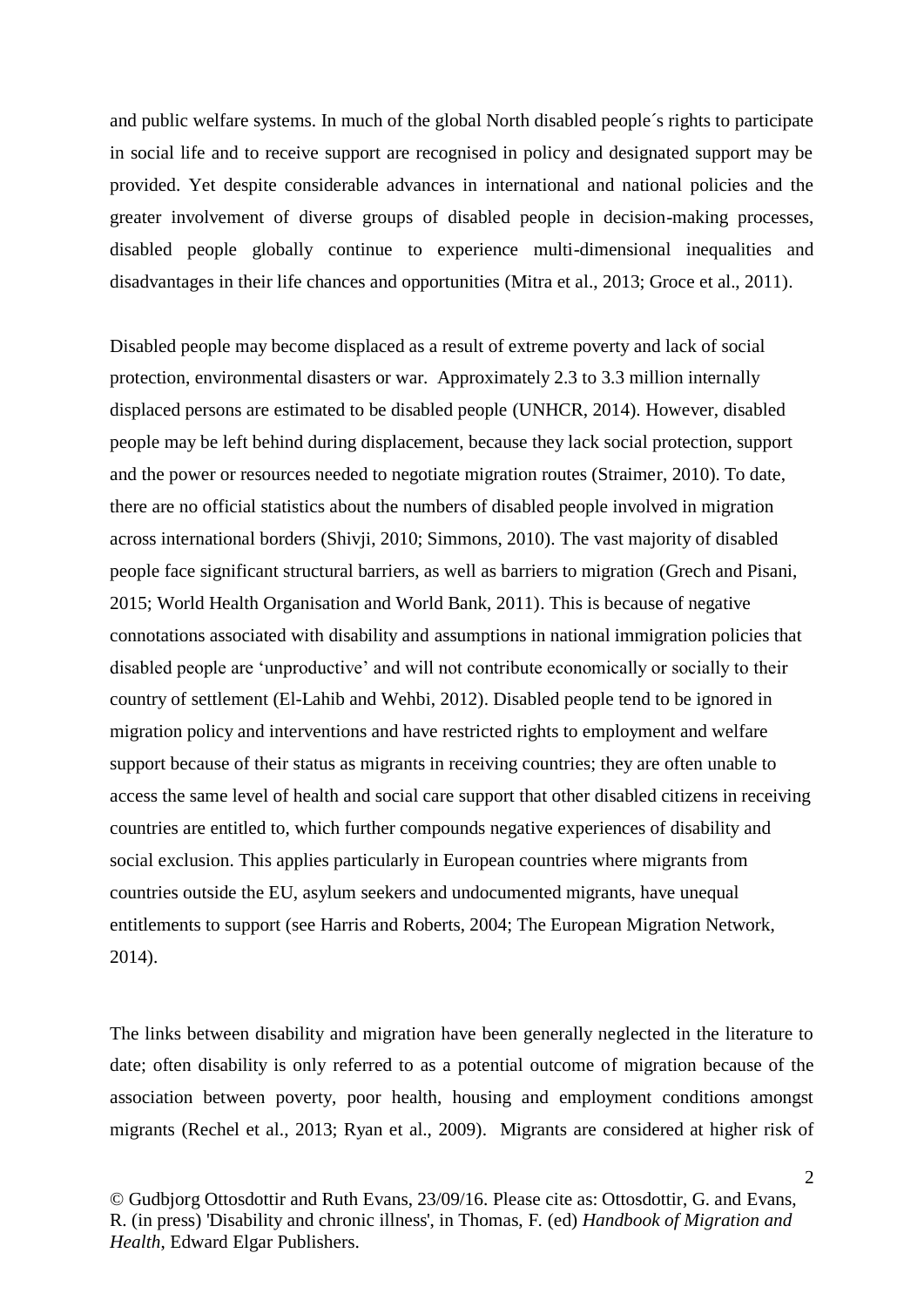becoming chronically ill or disabled than the general population because of poorer living conditions and limited entitlements to welfare support (Sole-Auro and Crimmins, 2008; Sundquist, 1995). Migrants with a marginalised legal status, such as asylum-seekers or those with insecure or no legal status, may be more likely to experience disability, chronic illness or other physical or mental health problems (Allsopp et al., 2014; Jayaweera, 2014; Raphaely and O'Moore, 2010). The few available studies of disabled migrants' experiences offer important insights into how disability intersects with cultural, social, economic and global processes to constrain participation and shape the agency of disabled people involved in migration (Grech and Pisani, 2015). At the international scale, the situation of disabled migrants has only recently been acknowledged, following the establishment of the United Nations Convention on the Rights of Persons with Disabilities (UNCRPD) in 2008. Given the lack of statistical evidence, knowledge about disabled migrants' experiences and the lack of policy engagement with such critical issues, the picture of disability and migration that we discuss is rather complex.

In this chapter, we first provide insight into key conceptual understandings of disability and chronic illness. We then discuss the policy context of migration, disability and chronic illness. We focus on the specific situation of asylum seekers with disability or chronic illness and provide a case study of the UK context, drawing on literature, policy and our own empirical research on disability, HIV and caring relations among asylum-seeking and refugee families.

#### **Understanding disability and chronic illness**

A 'medical model' of disability dominated approaches to disability in the global North until relatively recently and continues to exercise a significant hold over attitudes and responses to disability globally. The 'medical model' regarded disability as largely an 'individual misfortune' or private 'tragedy' or 'abnormality' that needed to be treated, cured or prevented by medical intervention alone (Oliver, 1990; Gleeson, 1999). The disability movement, led primarily by activists and allies in the UK and the USA from the 1970s onwards, rejected such medical, rehabilitative models of disability and developed instead a 'social model' of disability to highlight the socio-cultural, economic, political and environmental barriers that prevented disabled people's participation in society.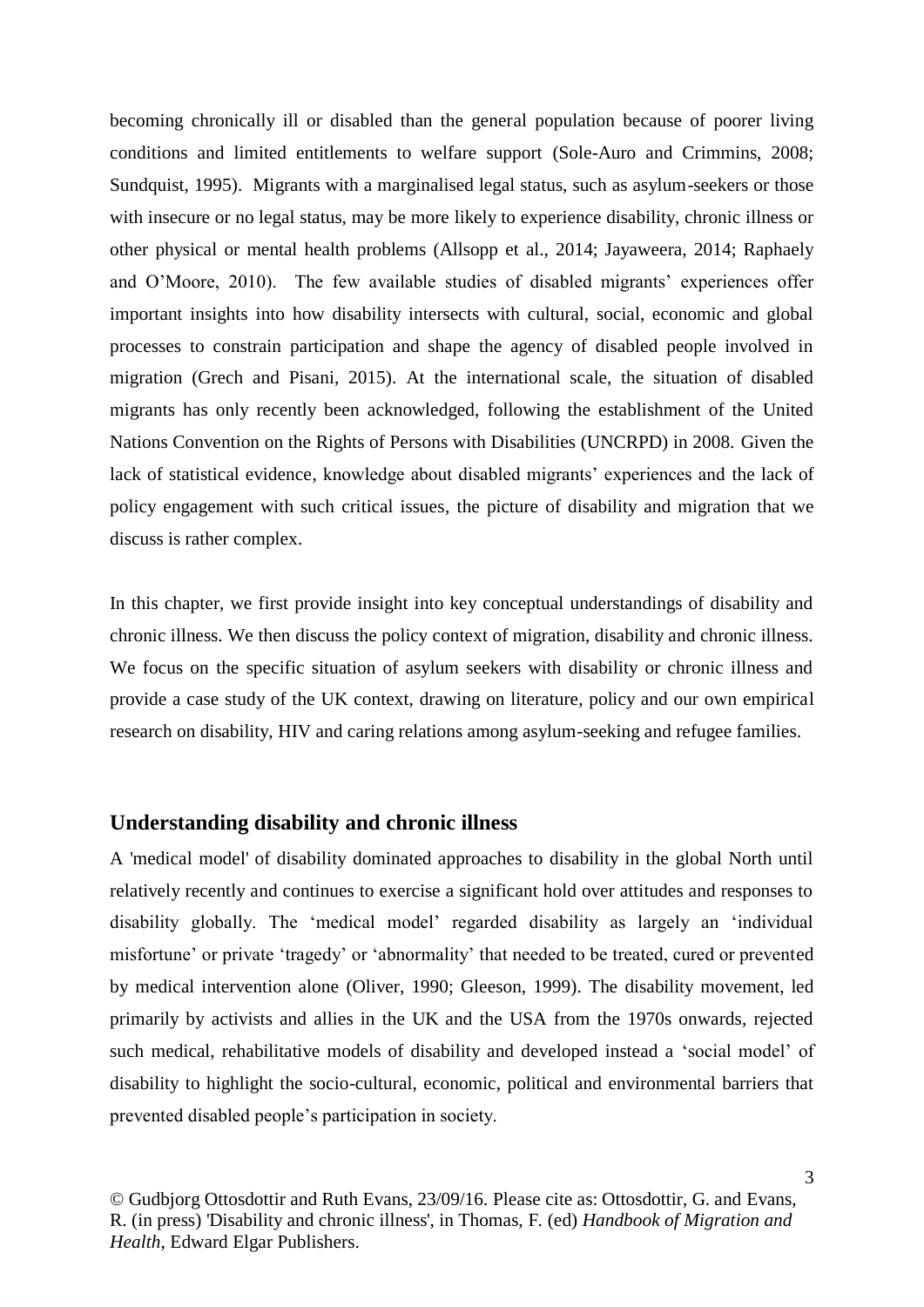The 'social model' focused on changing society to facilitate the participation and inclusion of disabled people, rather than on efforts to 'rehabilitate' individuals and overcome biological constraints of the body. Political lobbying and campaigning underpinned by a social model approach to disability have led to significant changes in disabled people's access to education, employment, health and social care and welfare provision (Priestley, 2003). Disability activists and allies demanded disabled people's rights to participate in all aspects of society on an equal basis with non-disabled people, under the often cited slogan, 'Nothing about us without us'.

The social model has, however, come under increasing criticism in recent decades for being gender-, race- and class-blind, speaking mainly of the experiences of white middle class men with physical impairments in the global North. It paid little attention to the experiences of women and others from socially disadvantaged backgrounds with diverse impairments and the majority of the global population of disabled people who live in the global South (Imrie and Edwards, 2007). Feminist disability scholars highlighted the failure of the social model to recognise personal, embodied experiences of impairment and chronic illness as part of people's diverse experiences of disability (Butler and Parr, 1999; Dyck, 2010; Morris, 1991). Wendell (2001) argues that social model proponents' resistance to the idea of identifying disability with 'illness' (due to its association with the medical model) in fact served to prioritise the experiences of 'healthy' disabled people and neglect the diverse experiences of people living with pain or other physical (or mental health) complications linked to impairment which affect their health. The call of some disability scholars to 'bring the body back' into disability studies is not merely for theoretical reasons but also to respond to the real support needs of disabled people (Loja et al., 2012; Kröger, 2009).

Indeed, conceptualising chronic illness as 'disability' poses a fundamental challenge to the social model of disability, which seeks to distance itself from medical discourses. Those living with chronic illness may choose to identify according to their biomedical diagnosis rather than according to a more generalised notion of 'disability'. Hughes (2009) notes that the interests and concerns of such 'biosocial' groups and the disability movement diverge in a number of ways: biomedical diagnosis and impairment are central to the identification of 'biological citizens'; biosocial groups are likely to 'gather and embrace the specialised medical and scientific knowledge associated with their condition' and medicine is perceived

<sup>©</sup> Gudbjorg Ottosdottir and Ruth Evans, 23/09/16. Please cite as: Ottosdottir, G. and Evans, R. (in press) 'Disability and chronic illness', in Thomas, F. (ed) *Handbook of Migration and Health*, Edward Elgar Publishers.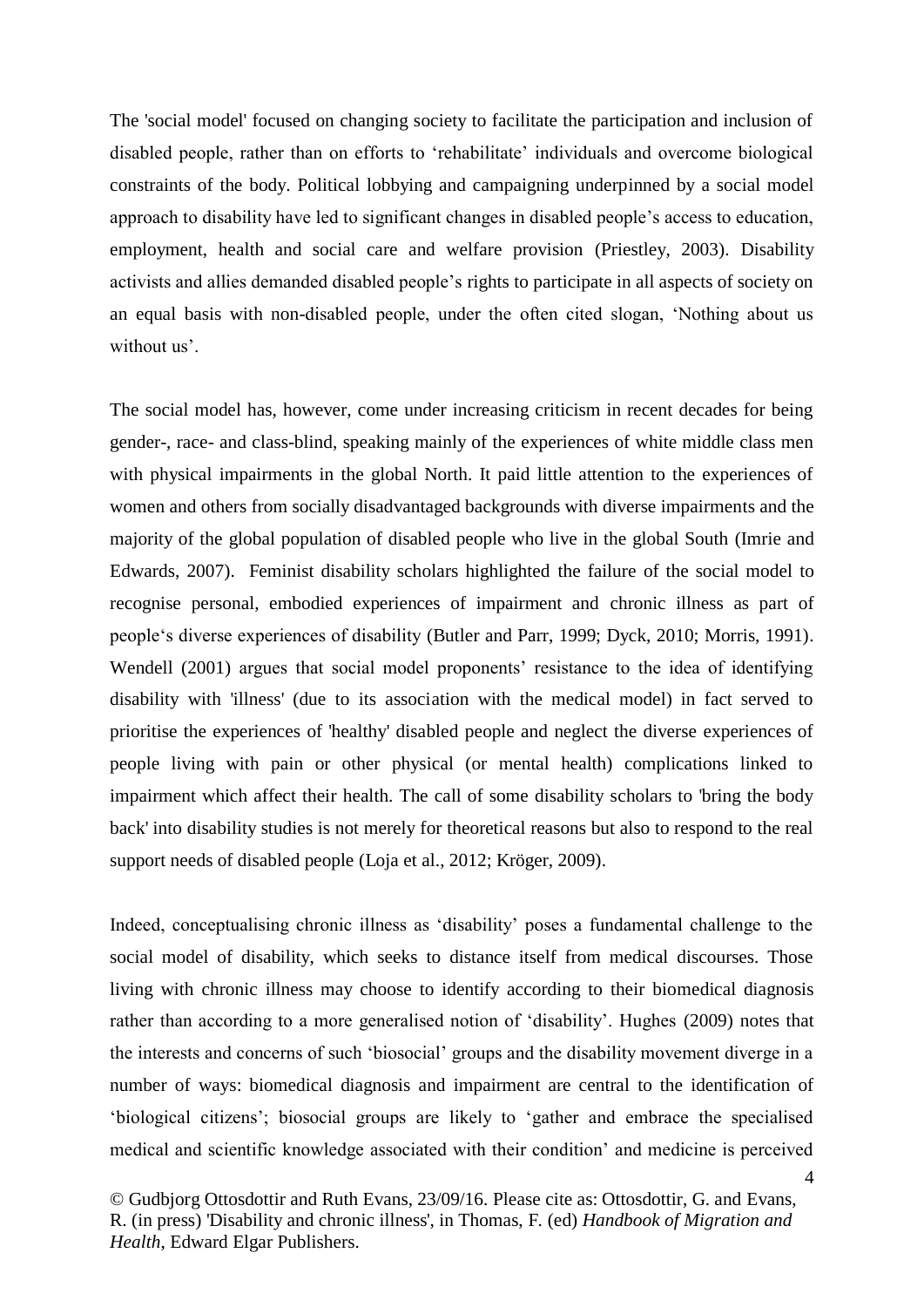as a 'potential ally' in contrast to the rejection of medical approaches by the disability movement (Hughes, 2009, p. 678). Identification as a bio-social group however may limit access to entitlements under disability legislation and potentially perpetuate the stigma surrounding both disability and some chronic (often life-limiting) illnesses (Evans et al., in press).

People living with HIV can be regarded as such a bio-social group, who do not identify as ´disabled people´ and are often not defined as such in law or social policy unless they have specific long-term impairments, although the UK and Australia are notable exceptions, according protection to people living with HIV under national disability legislation (Evans and Atim, 2011). The activism and advocacy of networks of people living with HIV in the global South have been crucial to securing free access to life-prolonging anti-retroviral medical treatment in many resource-constrained contexts. Nevertheless, the continuing stigma surrounding HIV which is often gendered, combined with a lack of entitlements to support, may lead to significant experiences of discrimination, destitution and insecurity among migrant women living with HIV in the UK (Evans and Becker, 2009).

An increasing body of literature has shown that socio-cultural constructions of disability and 'healthy/ ill' bodies and the ways that people are treated vary cross-culturally and are shaped by personal, embodied and collective experiences, as well as by social differences (such as gender, class, race, ethnicity, socio-economic status), and wider structural processes such as national and international policies and welfare provision in different geographical and historical contexts.

Recent international policy acknowledges the interaction between biological, psycho-social and environmental dimensions of disability. The UNCRPD, rapidly ratified by many countries after it was introduced in 2008, demonstrates a renewed global commitment to recognise disability as not merely a personal matter but as a bio-psycho-social and human rights concern. The bio-psycho-social model endorsed by the UN and WHO arose from a growing concern about the seeming lack of attention to 'impairment' and global differences in the experiences of disabled people within social model approaches. The bio-psycho-social model endorses a human rights approach to disability, while recognising that disability is a medical, personal and a social matter. The Convention aims to 'ensure and promote the full realization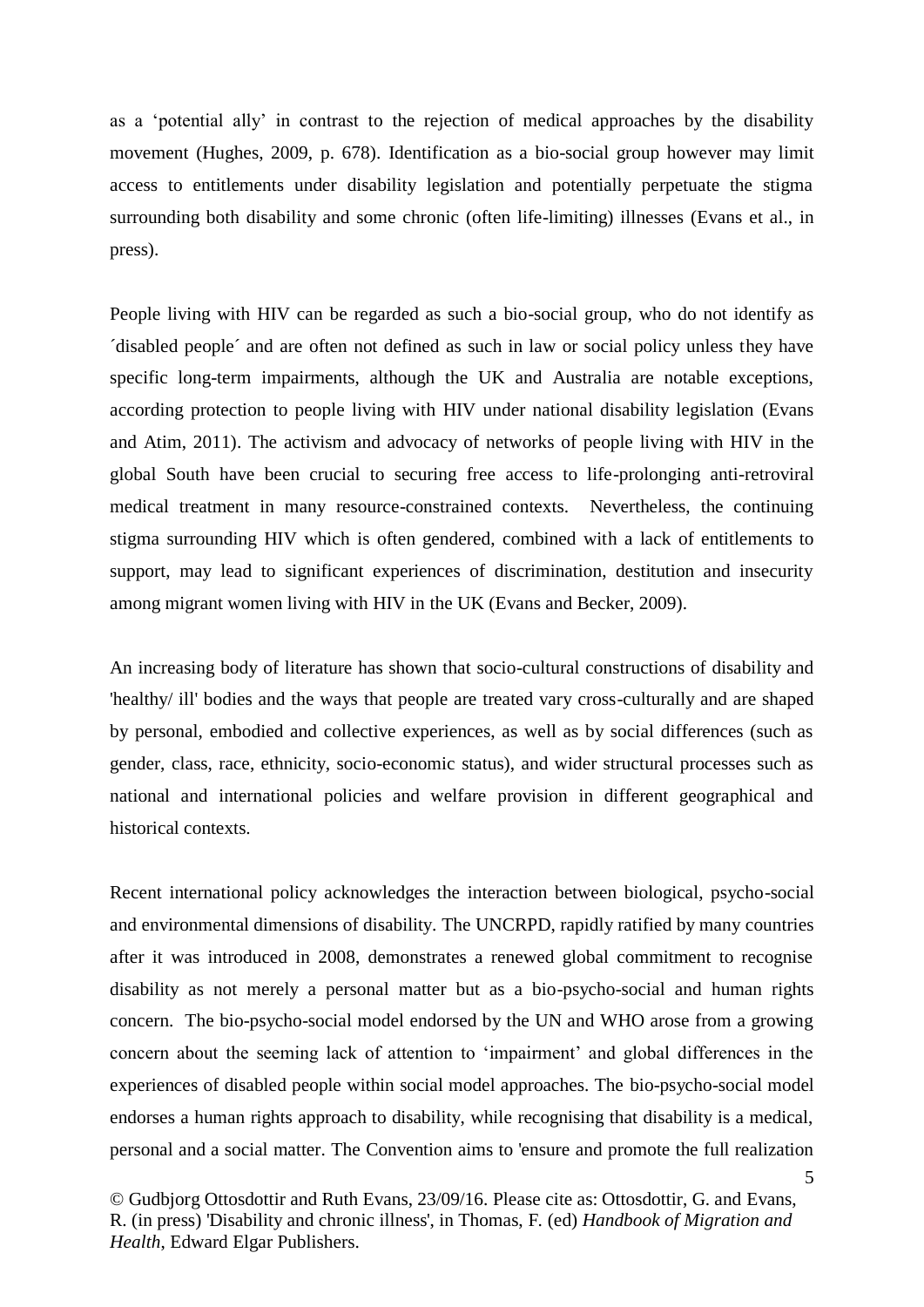of all human rights and fundamental freedoms for all persons with disabilities without discrimination of any kind on the basis of disability' (UN, 2008).

#### **Disability, chronic illness and the UN's position**

The UNCRPD and UN Refugee Agency (UNHCR) have sought to address the situation of disabled people in migration processes. The UNCRPD refers to migrants in Article 18 on the liberty of movement and nationality:

1. States Parties shall recognize the rights of persons with disabilities to liberty of movement, to freedom to choose their residence and to a nationality, on an equal basis with others, including by ensuring that persons with disabilities:

(a) Have the right to acquire and change a nationality and are not deprived of their nationality arbitrarily or on the basis of disability;

(b) Are not deprived, on the basis of disability, of their ability to obtain, possess and utilize documentation of their nationality or other documentation of identification, or to utilize relevant processes such as immigration proceedings, that may be needed to facilitate exercise of the right to liberty of movement;

(c) Are free to leave any country, including their own;

(d) Are not deprived, arbitrarily or on the basis of disability, of the right to enter their own country; (UN, 2008)

Nation states that have ratified the UNCRPD are obliged to promote and develop policies on disability which provide equal access to opportunities for welfare, health and social care, and any other support required in order for all disabled people (including migrants) to participate fully in society. Yet despite ratifying the Convention, the UK, Malaysia and Thailand have maintained a reservation on Article 18, excluding immigration policies from the Convention's obligations. Australia recently lifted the reservation it had on Article 18 (UN, 2015).

Furthermore, the UNHCR launched its ´Conclusion on refugees living with disabilities and other persons living with disabilities protected and assisted by UNHCR´ in 2010 in order to demonstrate the UN´s commitment to specifically address the situation of disabled asylum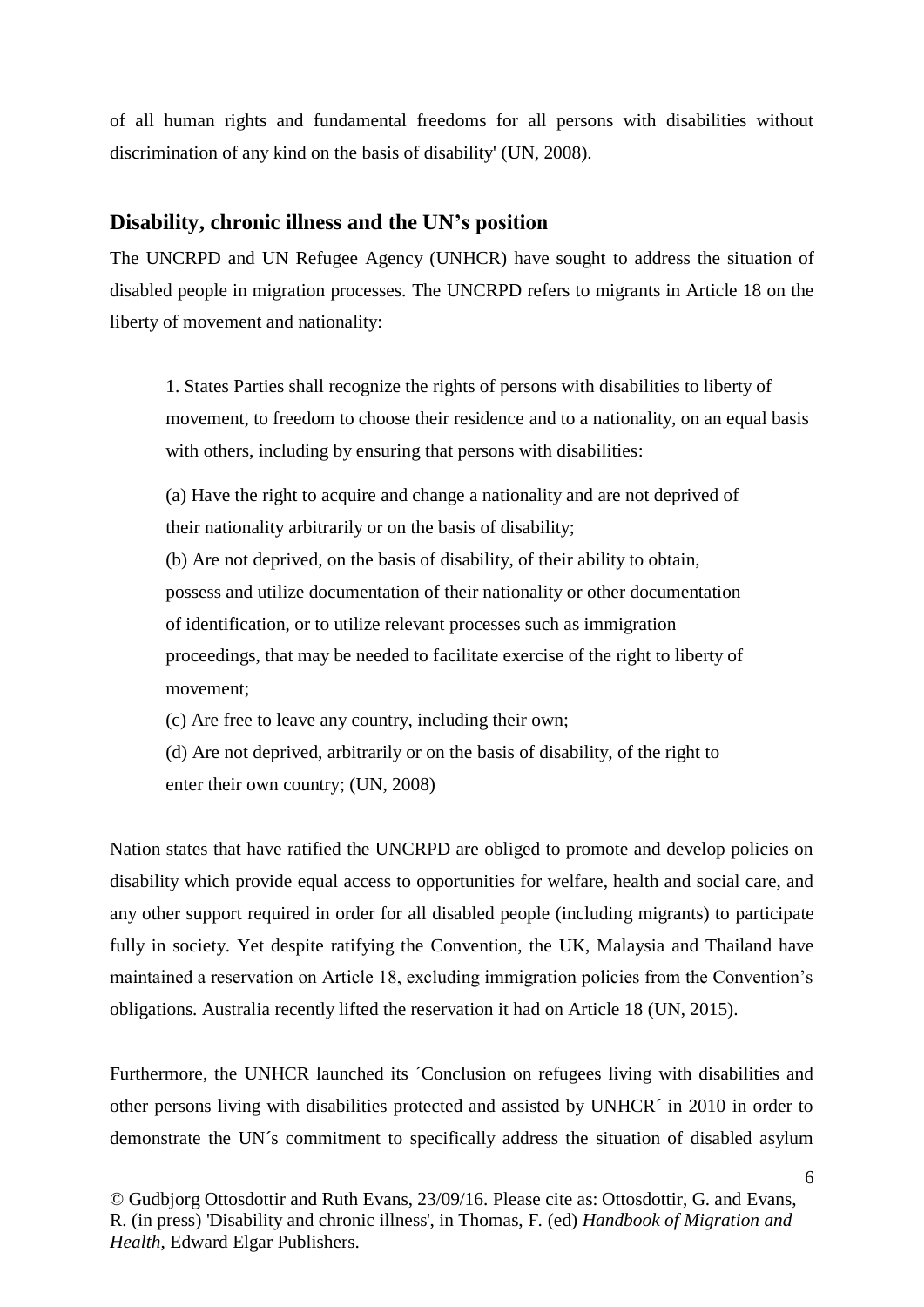seekers, refugees and other migrants who have been displaced (UN, 2008; UNHCR, 2010). The Conclusion focuses exclusively on disabled people in need of humanitarian protection following displacement and includes men, women and children who have become displaced internally and across nation states because of a variety of environmental, political and social reasons endangering their lives. Yet it has been critisised for lacking any further guidelines concerning how to respond to disabled asylum seekers in receiving countries (Straimer, 2011). Disabled asylum seekers, as well as migrants who hold limited entitlements to support, may be denied status as a disabled person in receiving countries if, for example, their disability is not visible or they do not qualify for a care assessment on the basis of having visible ´care needs´, which further marginalises those with 'invisible' chronic illnesses, mental health problems or other disability (Harris and Roberts, 2004).

In reality, the ratification of the UNCRPD and UNHCR's Conclusion have not necessarily translated into actual rights for disabled people. In many countries, disabled people continue to be devalued and stigmatised due to socio-cultural constructions of the problematic, 'abnormal' nature of disability, and because of legislation, public policy and service provision which are based primarily on medical model approaches to disability (Groce et al., 2011). Furthermore, despite significant improvements to legislation and service provision in many countries, including the UK, disabled people continue to experience inequality and marginalisation in the labour market, education and other aspects of society (Hughes, 2015). Disabled migrants with limited entitlements to welfare, health and social care are even more likely to face poverty, inequality and destitution than other migrants (Ward et al., 2008). Their situation has been exacerbated in recent years by increasingly restrictive immigration policies, austerity and cuts to public welfare services following the global financial crisis in 2008, despite the adoption of laws and policies underpinned by a social model and/or human rights approach to disability in many receiving countries in Europe and elsewhere in the global North.

# **The policy context of migration, disability and chronic illness in settlement countries**

The introduction of the UNCRPD has been broadly welcomed among disability organisations and in theory at least, appears to have positive implications for the human rights of disabled migrants. In reality, migrants with disability or chronic illness face challenges in gaining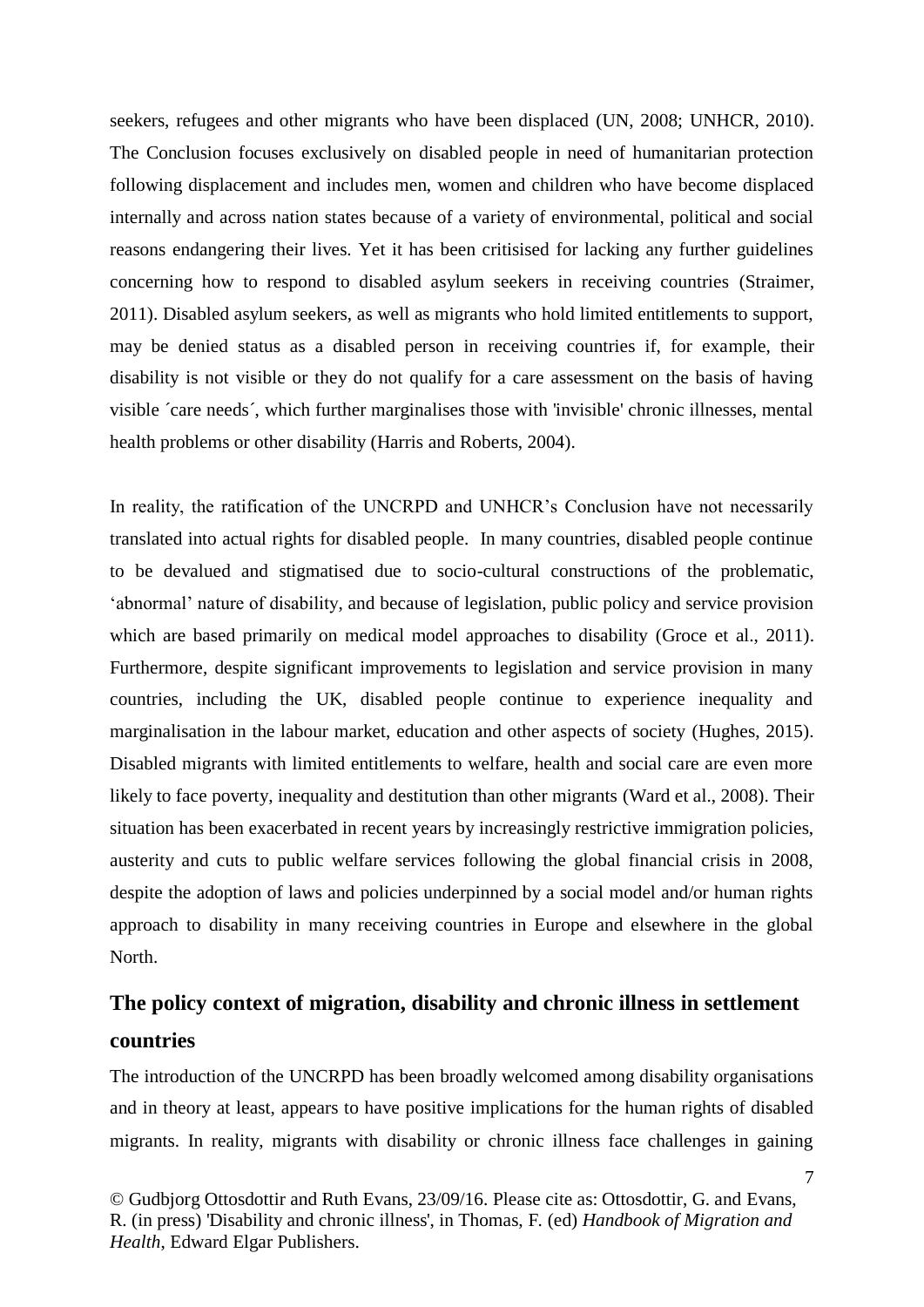acceptance of their status as disabled people and in gaining entry because of increasingly restrictive immigration policies in many receiving countries (Straimer, 2011). Disabled migrants face significant structural barriers in accessing health and social care support because of ever tightening criteria used to determine eligibility and definitions of disability and ´care needs´. Coupled with language and socio-cultural barriers and limited resources to address diverse needs within migrant and Black and Minority Ethnic (BME) communities, disabled migrants often experience multiple barriers to support which prevent their participation in society on an equal basis with non-disabled people (Trotter, 2012; Cole and Burke, 2012).

As noted earlier, knowledge about the needs of migrants with disability or chronic illness is very limited. In migrant studies, disability is usually only referred to as a medical condition that a migrant may have been born with, or which may have developed during settlement. Many disabled migrants come from low income countries where disability and poverty are intrinsically linked; while some individuals may have been born with impairments, many impairments are caused by poor living conditions in the country of origin and difficult experiences associated with migration and settlement (Straimer, 2011; Harris, 2003). Poverty, insecure housing and hazardous employment environments negatively impact on the physical and social health of individuals, which can result in disability (Zimmer, 2008). Further barriers to accessing support in receiving countries include socio-cultural barriers related to negative personal and social experiences of disability and inexperience in receiving welfare support in the global South, combined with a failure of services and policy to address migrants' diverse support needs (Groce et al., 2011; Lamichhane et al., 2014). Due to these structural inequalities, comparative research between European countries suggests that migrants that are relatively 'healthy' on arrival are at a much higher risk of developing chronic impairments and poorer health outcomes than other groups in receiving countries where they have settled (Rechel et al., 2013; Sole-Auro and Crimmins, 2008; Sundquist, 1995). Sole-Auro and Crimmins conclude that, 'there is little evidence of the "healthy migrant" in European populations' (Sole-Auro and Crimmins, 2008, p. 861).

Statistical evidence about chronic illness among migrants has several shortcomings. No reliable figures currently exist about the prevalence of chronic ill health among the migrant population in the UK, for example, although 'non-UK born' migrants, particularly those from

<sup>©</sup> Gudbjorg Ottosdottir and Ruth Evans, 23/09/16. Please cite as: Ottosdottir, G. and Evans, R. (in press) 'Disability and chronic illness', in Thomas, F. (ed) *Handbook of Migration and Health*, Edward Elgar Publishers.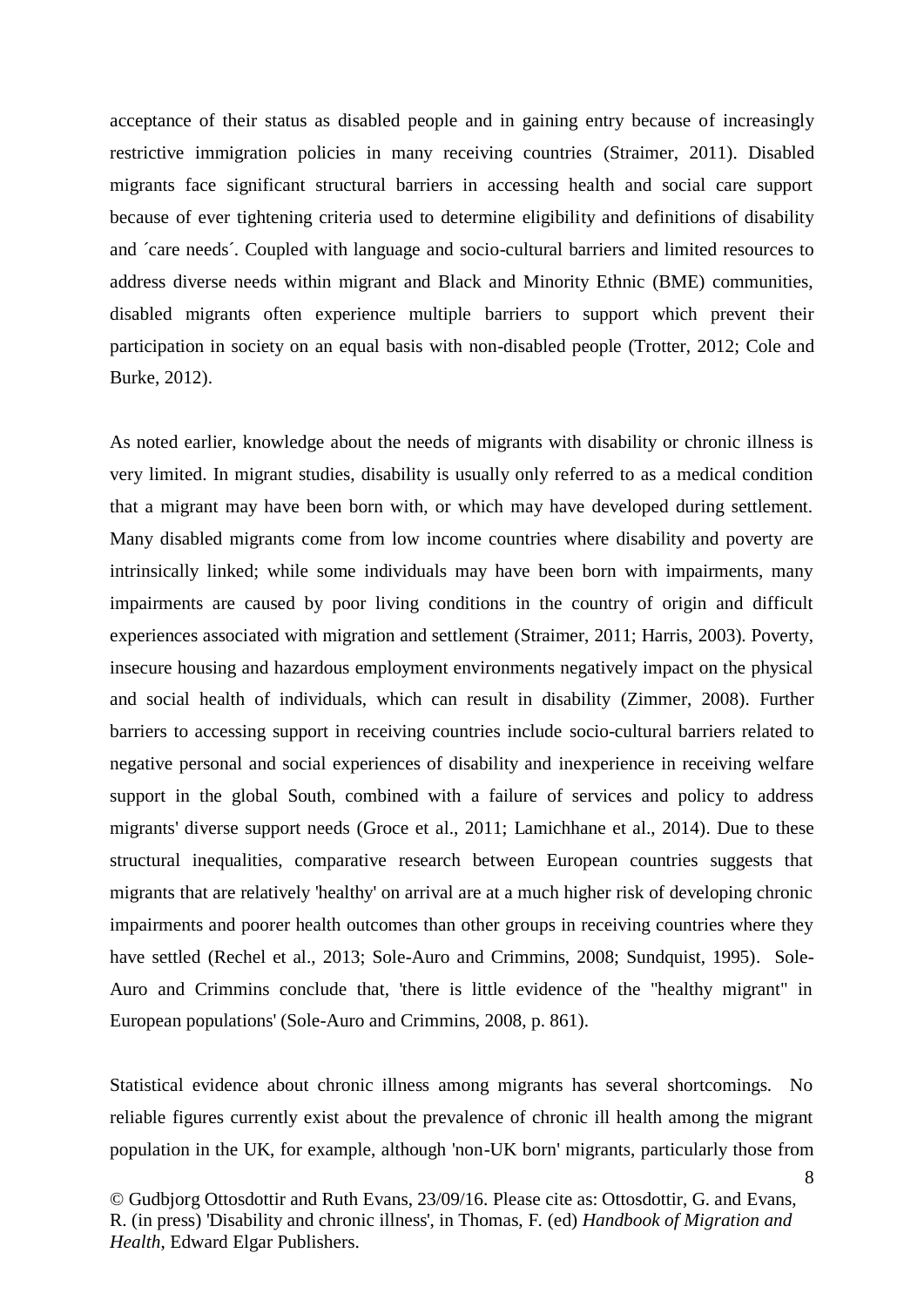South Asia (especially Pakistan and India) and Sub-Saharan Africa, are disproportionately affected by infectious diseases, such as TB, Hepatitis B and C and HIV than 'UK-born' people, which may be due in part to the higher prevalence of these infections in their countries of origin (Health Protection Agency, 2006; Health Protection Services, 2011; Jayaweera, 2014). The majority of cases of TB, HIV in heterosexuals, malaria and enteric fever reported in the UK were found among migrants (Wagner et al., 2013). Unlike for infectious diseases, however, evidence by country of birth for non-communicable diseases is limited. Jayaweera (2014) concludes that a comprehensive overview of the health of migrants in the UK is hindered by the fact that much existing evidence on health includes ethnic group but not migration variables, such as country of birth, length of residence in the UK, or immigration status, which often reveal significant differences.

While BME communities are likely to face a multitude of structural barriers to health and social support which they may share with migrants, studies in the UK often pay little attention to migrants' differential position and specific needs in accessing welfare services. Moreover, disabled migrants tend to be overlooked in policy and research on BME disabled people and those who care for them (Carers UK, 2014; The Children's Society et al., 2012).

Migrants in many receiving countries also face increasing public hostility and stigmatisation due to unfounded media portrayals of migrants as ´health tourists´ (Jayaweera, 2014). This notion is often used to question migrants´ access to healthcare and the welfare system, with the claim that migrants are a ´burden´ to national economies. The UK Department of Health's (2013) recent public consultation for example, emphasises the need to regulate migrants' access to National Health Service healthcare by introducing fees for migrants from states outside of the European Economic Area (EEA). Research suggests, however, that migrants from within (rather than outside) the EEA enter the UK for medical purposes and health tourism produces financial gains rather than a drain on the NHS (Hanefield et al., 2013). The Department of Health's emphasis on the role of front-line health services in identifying chargeable migrants means that health care professionals, such as general practitioners (GPs), are under pressure to not only deliver clinical practice, but also to control entitlements to health services (Ottosdottir and Evans, 2014, p. i59). Indeed, Pussetti and Barros (2012) highlight the racialised nature of European countries' public health and social care policy, which often constitute migrant populations as 'unsanitary citizens'. Following this overview of

<sup>©</sup> Gudbjorg Ottosdottir and Ruth Evans, 23/09/16. Please cite as: Ottosdottir, G. and Evans, R. (in press) 'Disability and chronic illness', in Thomas, F. (ed) *Handbook of Migration and Health*, Edward Elgar Publishers.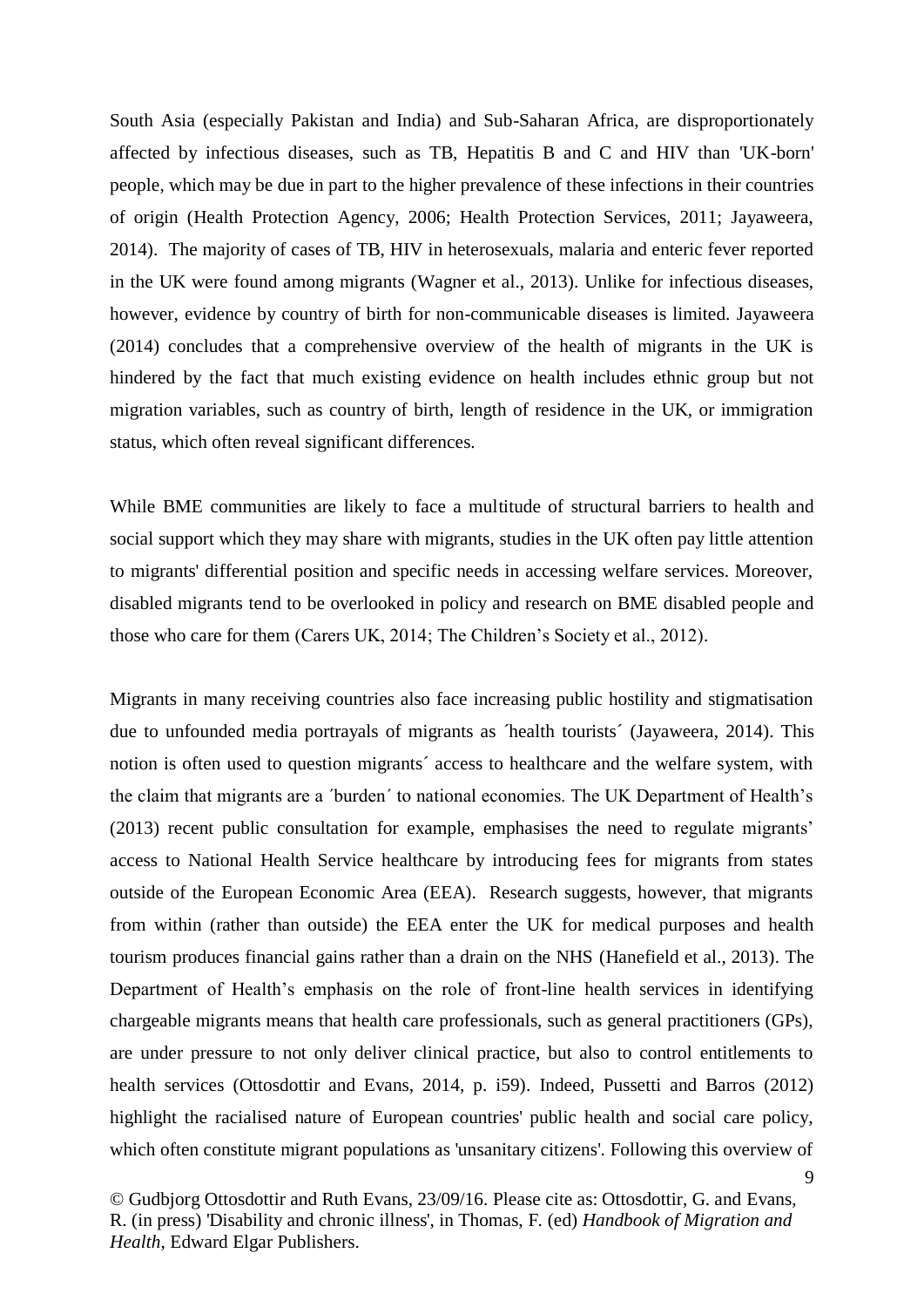the policy context of migration, disability and chronic illness, we now discuss the specific situation of asylum seekers with disability or chronic illness in receiving countries.

#### **Asylum seekers with disability or chronic illness**

An estimated 3.5 to 5 million of the global population of displaced people are disabled people (Pisani and Grech, 2015). Research with asylum seekers has focused on the physical and mental effects of conflict and war in countries of origin; trauma associated with migration and settlement processes, including isolation, loss of social status, poverty and insecure legal immigration status; and the impact of government policies such as detention and dispersal in the receiving society (Roberts and Harris, 2002; Ward et al., 2008; Jayaweera, 2014). Asylum seekers and refugees are likely to have higher health needs than other migrant groups. Studies in the UK and systematic reviews of studies across European countries point to higher rates of depression and anxiety among asylum seekers and refugees compared to the national population or other migrant categories (Raphaely and O'Moore, 2010; Jayaweera, 2014). Children and women who have suffered sexual and physical abuse are regarded as particularly vulnerable groups (Women's Refugee Commission, 2014).

The majority of research on disabled asylum seekers is based on health studies informed by the medical model of disability. Research examines the impact of forced migration on an individual's physical and psychological health and 'functioning', painting a general picture of complex impairments in forced migrant populations, with a high prevalence of mental health problems (Mollica et al., 1999; Silove et al., 1998). In their study of Bosnian refugees in Australia for example, Momartin et al. (2003) found that a high proportion of participants suffered from mental health problems, showing clinical symptoms of post-traumatic stress disorder.

Only a few studies have examined the situation of disabled asylum seekers and refugees from a social model of disability perspective, highlighting the detrimental material and social conditions generally found in settlement countries (Ruiz-Casares et al., 2010; Steel et al., 2006; Roberts and Harris, 2002). Asylum seekers in many countries in Europe experience prolonged periods of insecure immigration status and limited levels of subsistence support;

<sup>©</sup> Gudbjorg Ottosdottir and Ruth Evans, 23/09/16. Please cite as: Ottosdottir, G. and Evans, R. (in press) 'Disability and chronic illness', in Thomas, F. (ed) *Handbook of Migration and Health*, Edward Elgar Publishers.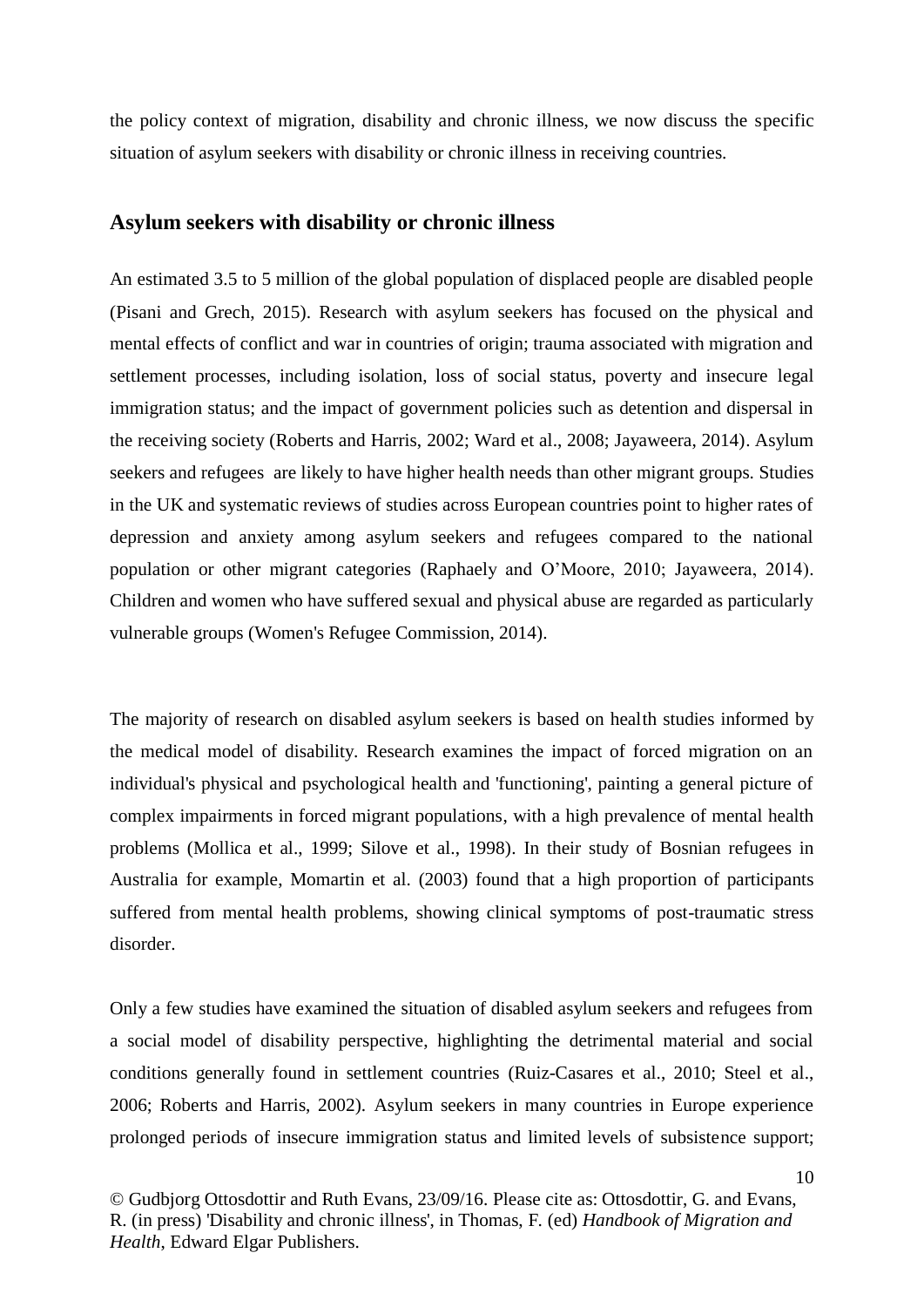they may be subject to deportation or detention processes; and are highly vulnerable to poverty and destitution, which significantly impacts on their health and wellbeing (Ryan et al., 2009). While the focus is often on barriers to care support, research is usually conducted with non-disabled people and disability is viewed as a mere outcome of the migration and settlement process (ICAR, 2006; Crawley et al., 2011; The Children's Society, 2012). Straimer (2011; 2010) comments that European national policies on asylum and disabled asylum seekers tend to be based on the medical model and do not seem to take on board the recommendations made by the UNHCR on the situation of disabled people in forced migration contexts. Disabled women and children in particular, face significant barriers to social support and fulfilment of their rights to equal participation in settlement countries (Women's Refugee Commission, 2014).

The little available literature reveals multiple legal, cultural, policy, language and information barriers to accessing formal care facing disabled asylum seekers (see Harris and Roberts, 2004; Sales and Hek, 2004; Roberts and Harris, 2002; Guhan and Liebling-Kalifani, 2011; Humpries, 2004). In comparison to other disabled people, disabled asylum seekers appear to have heightened vulnerability to poverty and social exclusion because of their legal status, restricted entitlements to health, social care and welfare support, raised thresholds in care assessments and the failure of refugee organisations, disability organisations and local authorities to adequately address their needs (Roberts and Harris, 2002).

## **Case study: asylum seekers with disability and chronic illness and informal carers in the UK**

Given the limited evidence about the situation of disabled asylum seekers in receiving countries, in the remainder of this chapter, we draw on available literature and our own empirical studies to provide a case study of disabled asylum seekers and carers' access to welfare support, health and social care in the UK.

Asylum seekers in the UK have a recognised legal status (unlike 'undocumented migrants') and are granted limited entitlements to public welfare support, although this is only approximately 70 per cent of the public benefits (such as Income Support Allowance) that are available to British citizens or those who have been granted refugee status (Home Office,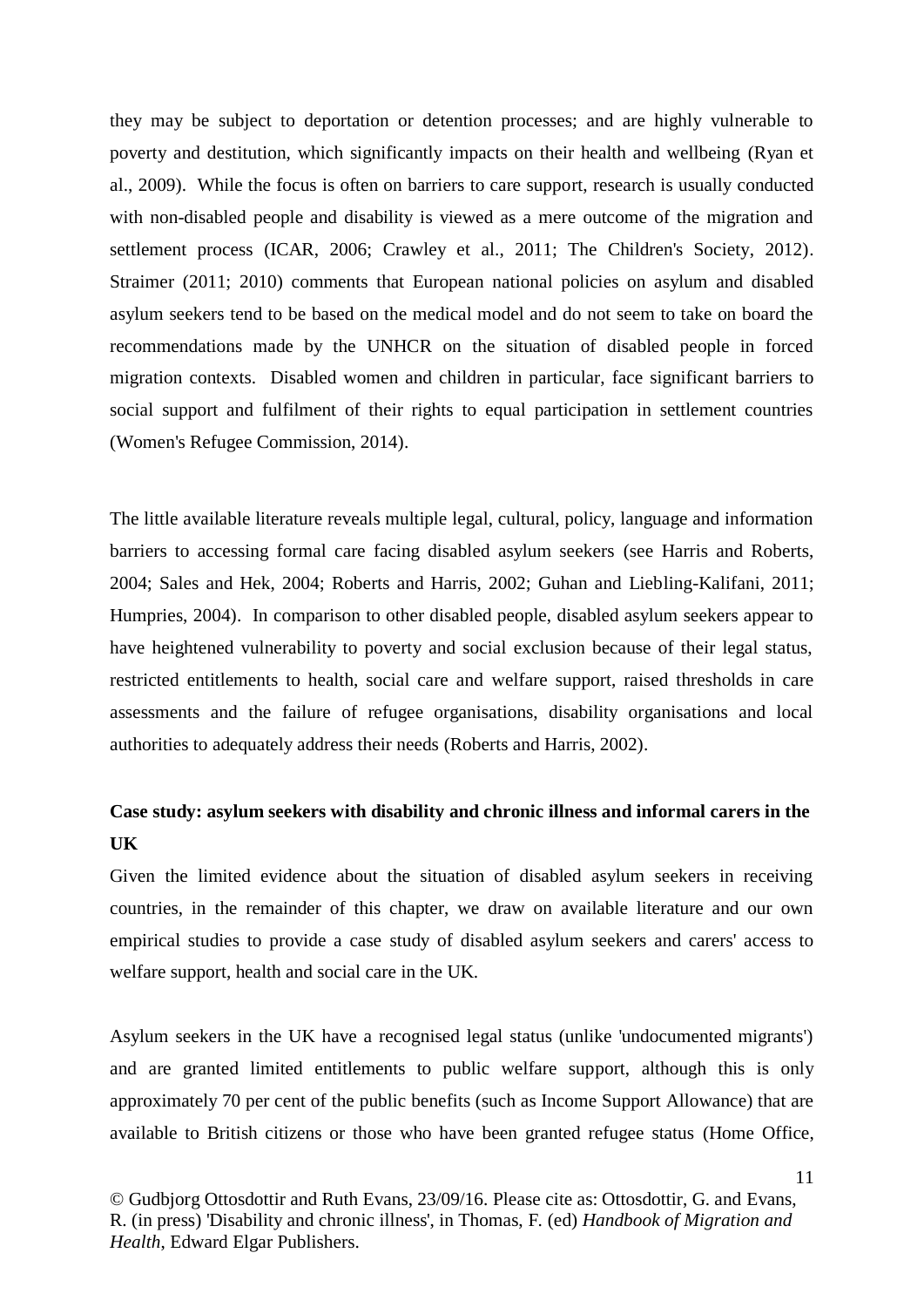2014; UK Government, 2014). Asylum seekers and 'undocumented' migrants face additional structural barriers to accessing employment, education and health and social care support in the UK because of their limited or lack of entitlements and lack of, or illegal, access to the labour market (ICAR, 2006; Harris, 2003). Furthermore 'irregular' or 'undocumented' migrants have very limited entitlement to healthcare within the NHS and often lack the resources to fund alternative treatment (Medical Protection Society, 2015). Both of these categories of migrants (asylum seekers and undocumented migrants) continue to be relatively hidden within research and policy on disability, care and migration, despite their often acute experiences of destitution and marginalisation (Harris, 2003; Roberts and Harris, 2002; Ward et al., 2008). Furthermore, although refugees whose asylum claims have been upheld and who have been granted indefinite leave to remain in the UK have the same legal entitlements to welfare support as British citizens, they may continue to experience structural inequalities (such as in entering the labour market), ongoing chronic illness or disability which may have resulted from extended periods living in poverty and destitution as an asylum seeker and socio-cultural barriers to accessing health and social care support (Fell and Fell, 2013; Harris and Roberts, 2004; Yeo, 2015).

In UK asylum support policy, no reference is made to the needs and rights of disabled migrants other than the use of the term, ´care needs´, which is used to determine eligibility for care support for all disabled people (UK Government, 1999; 1990). In order to qualify for care support, disabled asylum seekers and people with 'No Recourse to Public Funds' must have 'critical needs' which result from impairment or age and not merely from their living conditions (SCIE, 2010; 2013). Furthermore, disabled people are regarded as ´vulnerable´ rather than considering them as social actors with capabilities (Katsapaou, 2013). Hence, social care and housing may be granted only to disabled asylum seekers with significant impairments who are deemed to be in need of assistance with activities of daily living (SCIE, 2010; 2013).

Ottosdottir's (2015) study of asylum seekers and refugees with disability and chronic illness in the South East of England confirmed these findings. Despite the option to use human rights assessments to provide social care for asylum seekers with limited entitlements, social

<sup>©</sup> Gudbjorg Ottosdottir and Ruth Evans, 23/09/16. Please cite as: Ottosdottir, G. and Evans, R. (in press) 'Disability and chronic illness', in Thomas, F. (ed) *Handbook of Migration and Health*, Edward Elgar Publishers.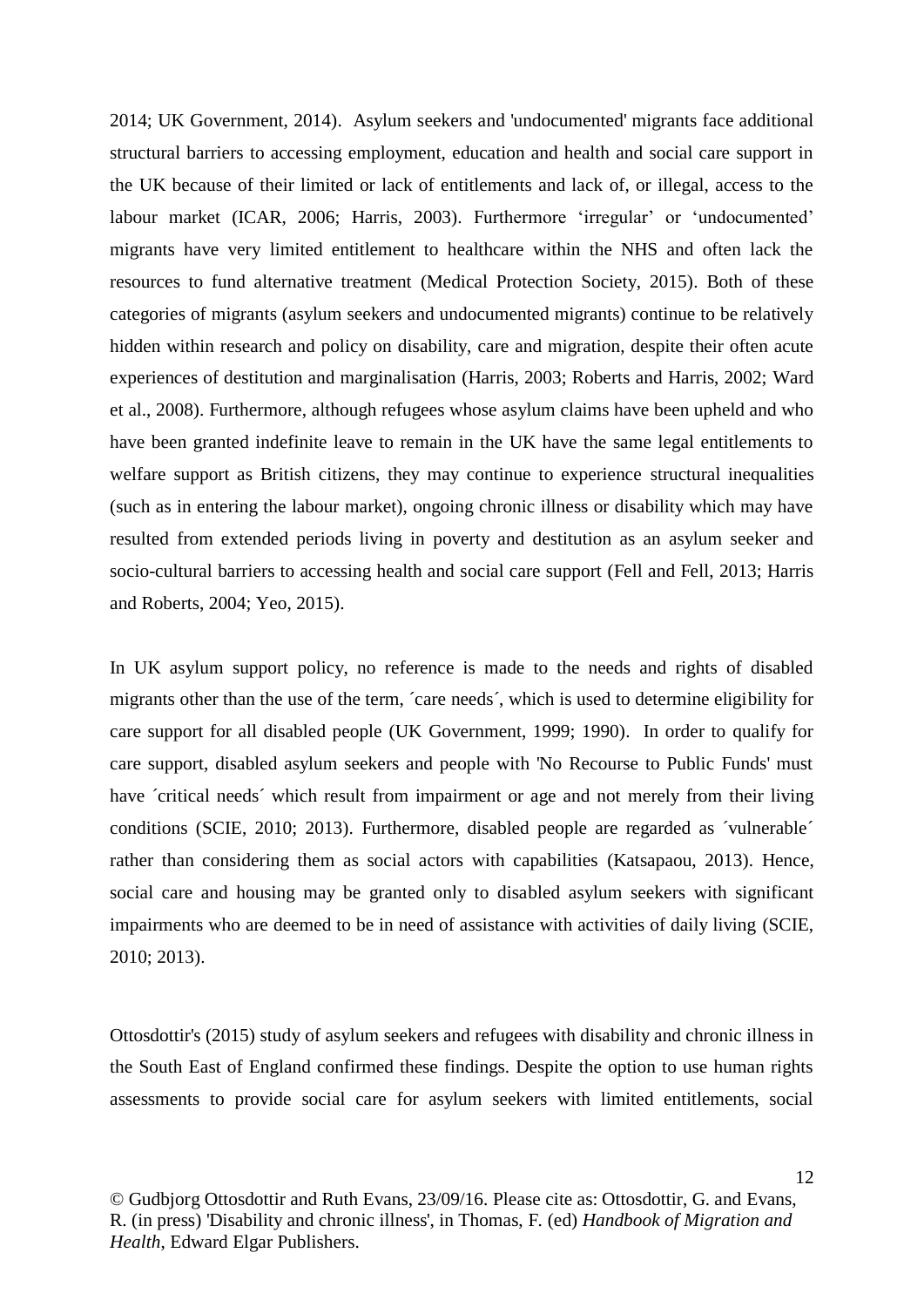workers explained that local authorities usually sought identification of 'critical needs' , rather than their assessments being informed by human rights principles:

'You need to have care needs first, yeah! [...] You have to have an eligible care need for us to provide a service [to asylum seekers whose claims or appeals have been rejected]. The care need is the gateway into the service with us' (Ronalda<sup>1</sup>, social worker in a local authority).

Professionals in statutory and third sectors that provided health and social care support struggled to respond to the care needs of disabled asylum seekers because of the strict eligibility criteria required for care assessments, and the conflictual nature of social policies designed to meet the needs of 'vulnerable adults and children' and immigration policies that applied to those in the asylum system (Grady, 2004; Sales and Hek, 2004; Robinson, 2013; Ottosdottir and Evans, 2014). Statutory sector professionals, such as social workers, experienced tensions between the legal framework governing the situation of asylum seekers and their efforts to address their human rights and care needs (Ward et al., 2008; Newbigging and Thomas, 2011; Ottosdottir and Evans, 2014). In Ottosdottir's (2015) research, social workers expressed frustrations about the ethical dilemmas they faced when they were under pressure from the local authority to withhold support to asylum seekers with limited entitlements because of funding constraints. Support must be negotiated between local authorities, the Home Office and even the NHS, and social workers felt that they were at risk of losing sight of fundamental human rights principles and their professional ethics of care (underpinned by a holistic approach to the person's needs) when they became involved in such negotiations (ibid; Ottosdottir and Evans, 2014).

In the light of multiple barriers to formal support, disabled asylum seekers in the UK often rely on informal sources of support, such as children, relatives, friends and others, to provide sometimes substantial, regular care to meet their needs. Ottosdottir's (2015) study revealed that most family and friends interviewed who were caring for disabled asylum seekers had not received a carers' assessment or support as carers from the local authority, the third sector or

 $\overline{a}$ 

<sup>&</sup>lt;sup>1</sup> Pseudonyms have been used throughout the case study section to protect research participants' identities.

<sup>©</sup> Gudbjorg Ottosdottir and Ruth Evans, 23/09/16. Please cite as: Ottosdottir, G. and Evans, R. (in press) 'Disability and chronic illness', in Thomas, F. (ed) *Handbook of Migration and Health*, Edward Elgar Publishers.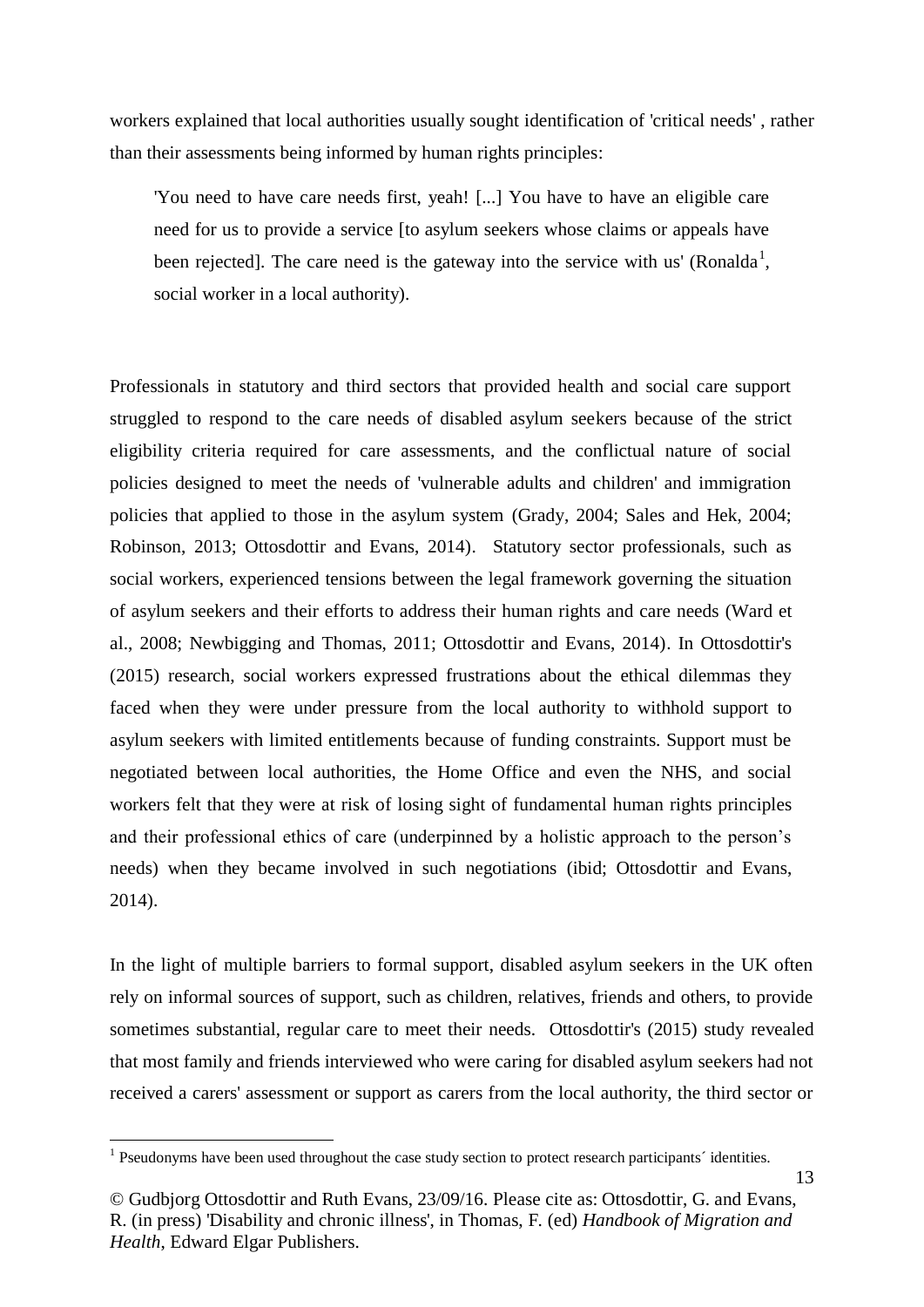from the NHS. Carers may also keep their caring role hidden due to a fear of deportation and discovery of their family's insecure immigration status. As Charlotte (aged 21) from Uganda, who cared for her mother with HIV, explained:

'My mum always used to tell me stories about her friends that had been, been sleeping at their house and immigration came and just took them, you know because they did not have leave to remain. Not that they were illegal but they did not have the confirmed status. So she always used to worry about that they would suddenly appear...My mum used to say, 'Listen you are not like any of these children. If your friends are going wherever and start to have fun, you should think that for you that is not normal because for one, you don't have Leave to Remain and you don't have the money', so always those two things'.

Disabled migrants and carers may therefore 'remain hidden' from services or be considered 'hard to reach' by professionals due to such fears, which may prevent them from seeking support (Harris and Roberts, 2004). Other reasons cited for the invisibility of disabled migrants and carers within statutory and third sector social care and support services included a lack of policy implementation, limited professional efforts to engage with the specific needs of migrants with disability or chronic illness and the fact that migrants assume caring roles on the basis of expected socio-cultural norms of family roles and relationships (Ottosdottir, 2015). The scarcity of research and knowledge about families' experiences of disability and care further hinders the development of appropriate support (Roberts and Harris, 2002; Harris and Roberts, 2004; Trotter, 2012; Yeo, 2015).

In the UK, third sector organisations are beginning to recognise the potentially high levels of caring that young people in asylum seeking families and in families 'Without Recourse to Public Funds' take on (The Children's Society, 2013). Young carers in asylum-seeking families may be more likely to experience higher levels of caring responsibilities than 'young carers' in non-migrant families because of the unmet needs of their disabled parents/ relatives, in addition to the often lengthy periods of insecure legal status and limited entitlements to health, social care and welfare support.

Evans' (2011) research with African migrant mothers living with HIV and children caring for them who were seeking asylum or who had been granted refugee status/British citizenship,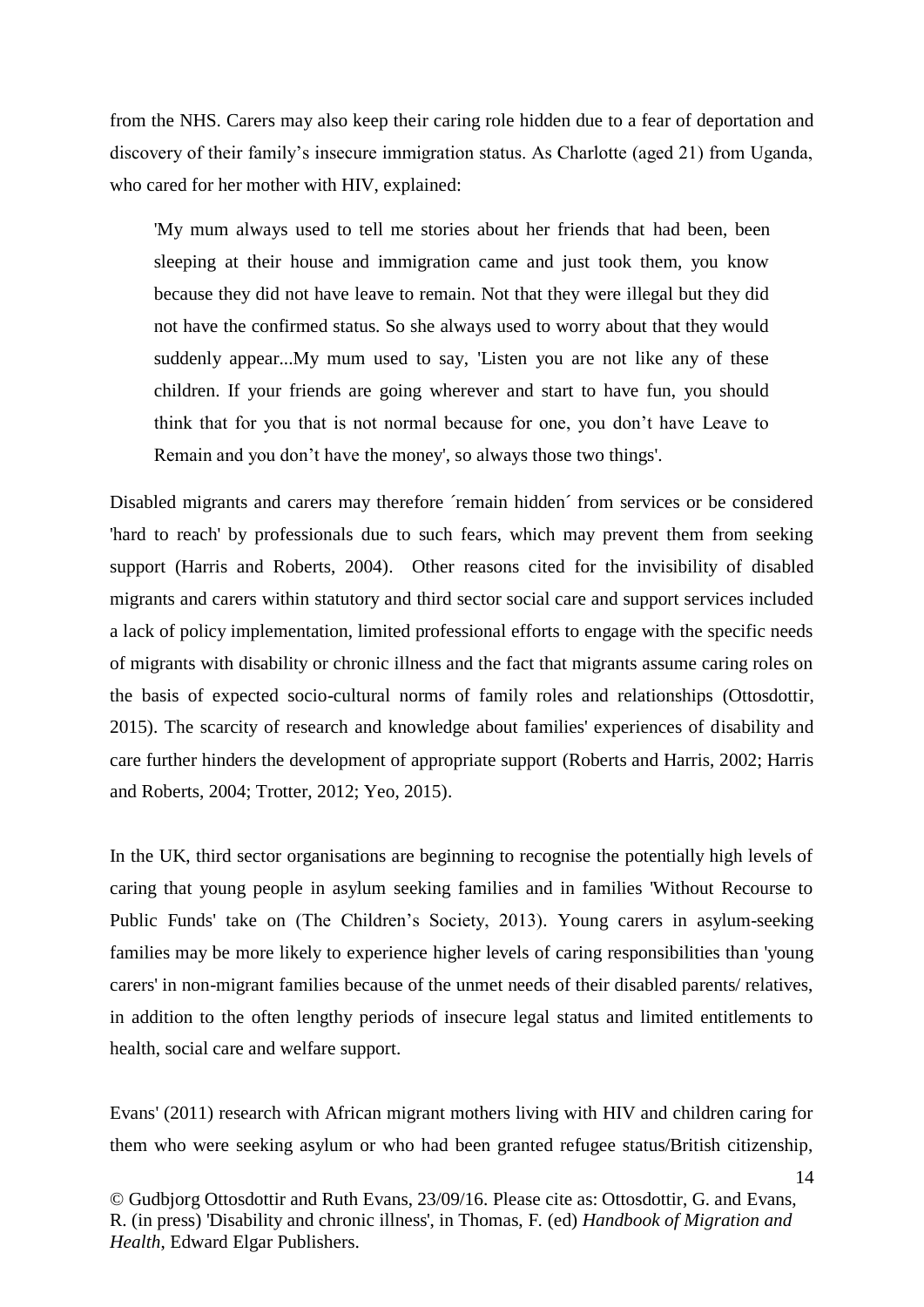suggested that young people's regular responsibilities for household chores, childcare and provision of emotional support were interspersed with periods of more intensive care for their parent during episodes of ill health or hospitalisation. Many mothers living with HIV expressed feelings of frustration, sadness and guilt that they had to rely on their children to care for them when they were ill.

For young people from asylum-seeking families, the emotional impacts of supporting a parent/ relative with a life-limiting illness were exacerbated by pressures associated with their insecure immigration status and a sense of isolation and lack of alternative support (ibid). Crystal (aged 15), who cared for her mother and brother with HIV in an asylum-seeking family from Uganda, emphasised the need for security for her and her family's future:

'To know that we can settle down because the Home Office is not replying to us and mum can't work and I can't get a part time job and no one, it's just we need to have that assurance that yes we are going to stay in this country, that we don't need to be worrying about every time they're sending people to their country that it's going to be us next or something. We just need security' (Evans, 2011, p.354).

The profound sense of insecurity mothers and young people felt about whether they would be allowed to remain in the UK was linked to a fear of deportation and potential loss of access to life-prolonging anti-retroviral therapy that returning to their country of origin would entail (Evans, 2011, p.348). Caring relationships and young people's and mothers' mobility and access to support at the local level were thus influenced by wider structural processes such as global inequalities in access to HIV treatment and restrictive immigration policies (ibid).

Young adults carers (aged 18-24) in asylum-seeking families also face significant challenges in their transitions to adulthood because of their caring responsibilities, as well as their legal status and sustained periods without entitlements to employment and education (The Children's Society, 2013; Becker and Becker, 2008). Ottosdottir's (2015) research suggests that young adult carers in asylum-seeking families faced major barriers in making the transition into university education. Young adult carers with different legal status than the rest of their families faced great difficulties. Susan (aged 21) from Zimbabwe who had a different legal status from the rest of her family and who cared for her mother with HIV, explained that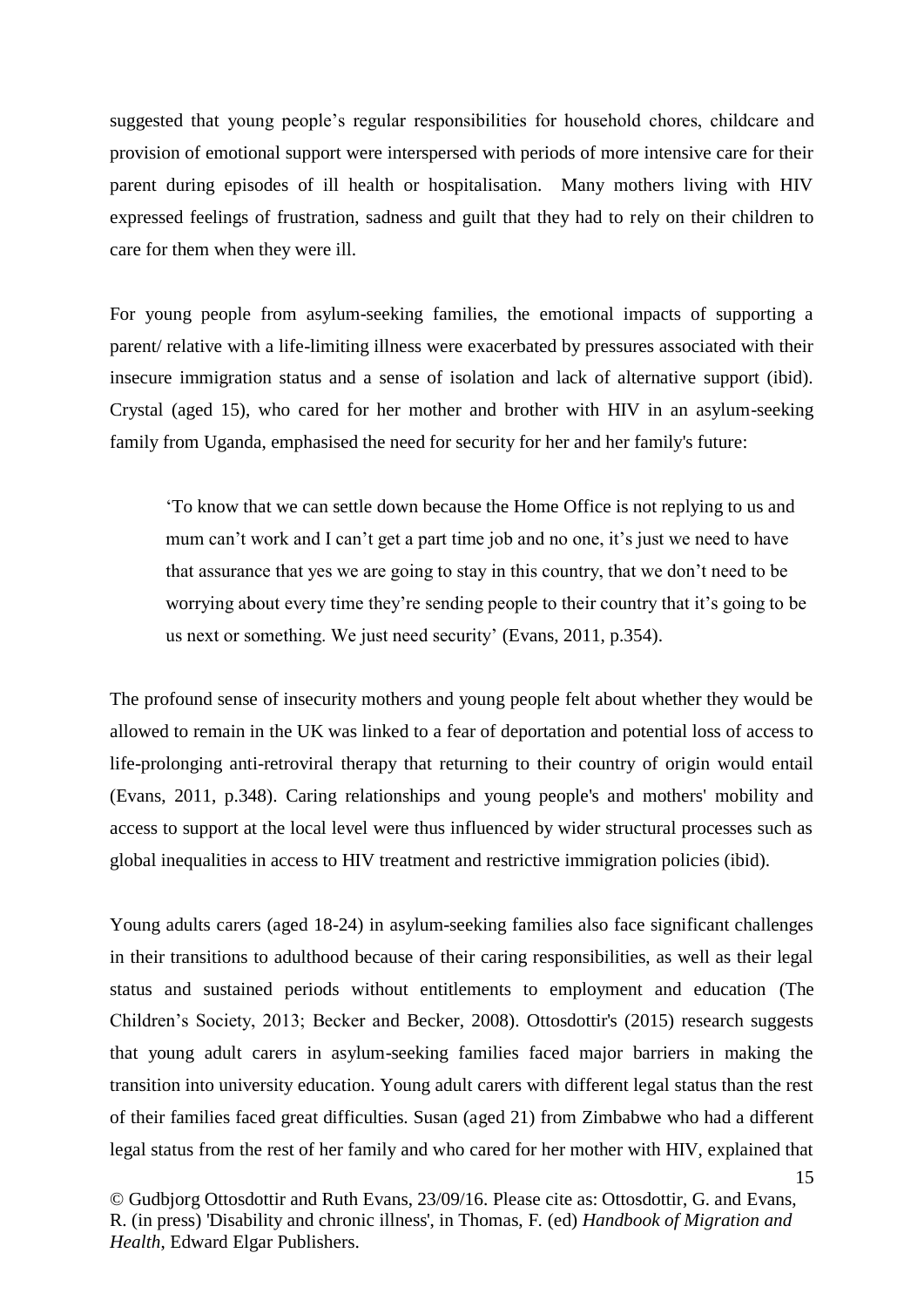she would not qualify for reduced university fees until she had gained 'Indefinite Leave to Remain', despite having lived in the UK for ten years on consecutive limited 'Leave to Remain' permits:

'I will probably be near 30 years old then you know. I mean I want to do my education now! Unfortunately it is not going to work for me so I am hoping to get a good job that pays me well so that I can put myself through school'.

Migrant young people from non-EU countries struggled to pay the much higher university fees than home/EU students and may postpone higher education, further compounding structural inequalities and discrimination they may face in the labour market and in their future life chances.

In addition to these barriers, a lack of cooperation between refugee and mainstream disability organisations in supporting disabled asylum-seekers has been noted in the UK (Ward et al., 2008). Refugee organisations often carry the burden of support, and disability support organisations do not appear to be involved in supporting disabled people from forced migrant backgrounds. In addition, carers organisations, including those providing young carers support services, are often not in contact with young people or other family members providing informal care in asylum-seeking and refugee families (Evans and Becker, 2009; Greenwood et al., 2015).

While many local authorities emphasise diversity and family-focused approaches, a recent UN report suggests that many strategies have failed to reach families or meet the diverse support needs of children and adults in the UK asylum system (UNHCR, 2013). Limited evidence was found of ´good practice´ in social care with forced migrant families; professionals and agencies struggled to identify care needs, including those of disabled people, young carers and adult carers (SCIE, 2010). The 'complexity' of care needs among asylum seekers with disability or chronic illness; professionals' lack of awareness of entitlements; difficult interagency partnerships between organisations who work with asylum seekers and those 'Without Recourse to Public Funds' were cited as key issues which had a negative impact on professional interactions with forced migrant families with care needs (ibid).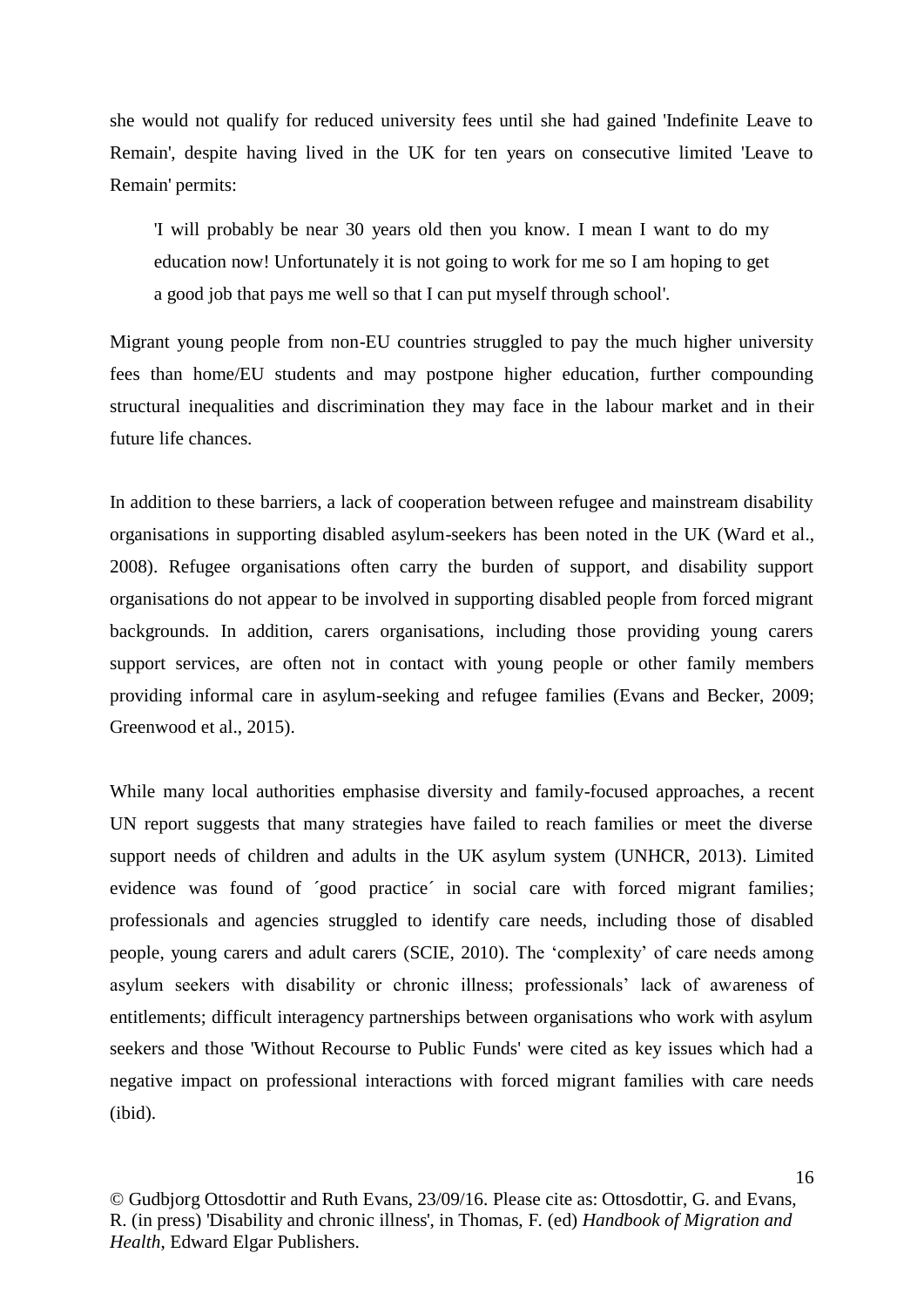#### **Conclusion**

In this chapter we have analysed the complex linkages between migration, disability, chronic illness and care support. We provided an overview of key conceptual approaches to disability and chronic illness. We then discussed the policy context of migration, disability and chronic illness, highlighting the shortfalls of existing knowledge and the lack of engagement with asylum seekers and refugees, despite their often high care needs. The specific situation of asylum seekers with disability or chronic illness was discussed through a case study of the UK context, drawing on available literature, policy and our own empirical research on disability, HIV and caring relations among asylum-seeking and refugee families. Our analysis of the situation of asylum seekers with disability and chronic illness revealed that this group faces major barriers in accessing appropriate health, social care and welfare support. The unmet care needs of disabled asylum-seekers also impact on informal family carers, including children and young adults, whose substantial caring responsibilities and their legal status and limited entitlements to support affects their wellbeing, education and transitions into adulthood.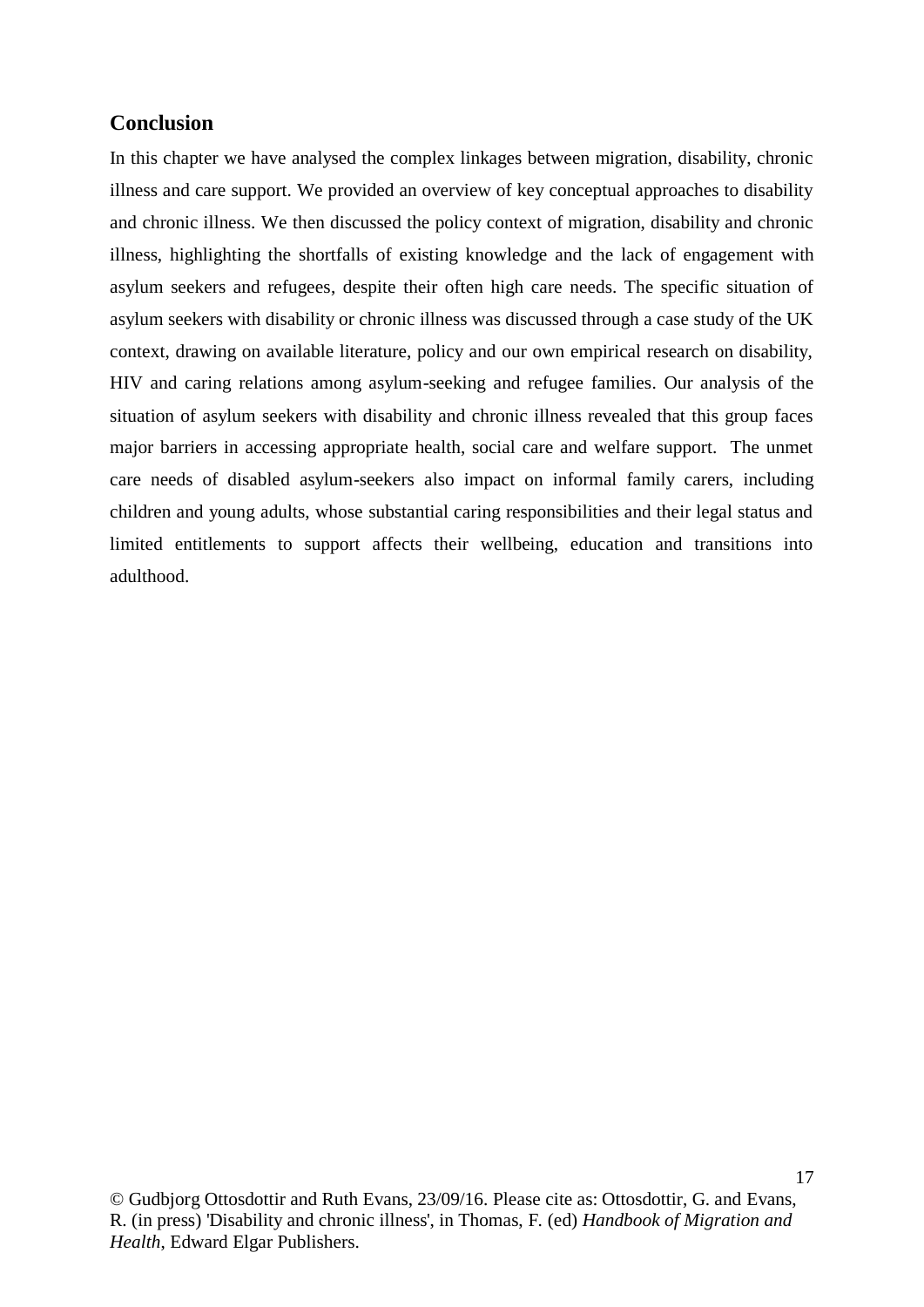#### **References**

- Allsopp, J., Sigona, N. and Phillimore, J. (2014). *Poverty among Refugees and Asylum Seekers in the UK: An Evidence and Policy Review* [Online]. Birmingham. Available at: http://www.birmingham.ac.uk/Documents/college-social-sciences/socialpolicy/iris/2014/working-paper-series/IRIS-WP-1-2014.pdf [Accessed 14 May 2014].
- Becker, F. and Becker, S. (2008). *Young Adult Carers in the UK: Experiences, Needs and Services for Carers Aged 16-24*. London: Princess Royal Trust for Carers.
- Butler, R. and Parr, H. (eds.) (1999). *Mind and Body Spaces: Geographies of Illness, Impaiment and Disability,* London and New York: Routledge.
- Carers UK. (2014). *Facts About Carers* [Online]. Available at: http://www.carersuk.org/forprofessionals/policy/policy-library/facts-about-carers-2014 [Accessed 1 July 2014].
- Cole, A. and Burke, C. (2012). *Reaching out to People with Learning Disabilities and Their Families from Black and Minority Ethnic Communities* [Online]. Foundation for people with learning disabilities. Available at: http://www.learningdisabilities.org.uk/content/assets/pdf/publications/reaching-outreport1.pdf?view=Standard [Accessed 5 December 2014].
- Crawley, H., Hemmings, J. and Price, N. (2011). *Coping with Destitution* [Online]. Oxford: Oxfam. Available at: http://policy-practice.oxfam.org.uk/publications/coping-withdestitution-survival-and-livelihood-strategies-of-refused-asylum-se-121667.
- Department of Health. (2013). *Sustaining Services, Sustaining Fairness* [Online]. Available at: http://www.gov.uk/government/uploads/attachment\_data/file/210438/ [Accessed 3 June 2014].
- Dyck, I. (2010). Geographies of Disability: Reflections on New Body Knowledges. In: Chouinard, V., Hall, E.and Wilton, R. (eds.) *Towards Enabling Geographies: 'Disabled' Bodies and Minds in Society and Space.* Farnham, UK and Burlington, USA: Ashgate Publishing Limited. pp. 253-264.
- El-Lahib, Y. and Wehbi, S. (2012). Immigration and Disability: Ableismin the Policies of the Canadian State. *International Social Work,* 55 (1)**,** pp. 95-108.
- Evans, R. (2011). Young Caregiving and Hiv in the UK: Caring Relationships and Mobilities in African Migrant Families. *Population, Space and Place,* 17(4)**,** pp. 338-360.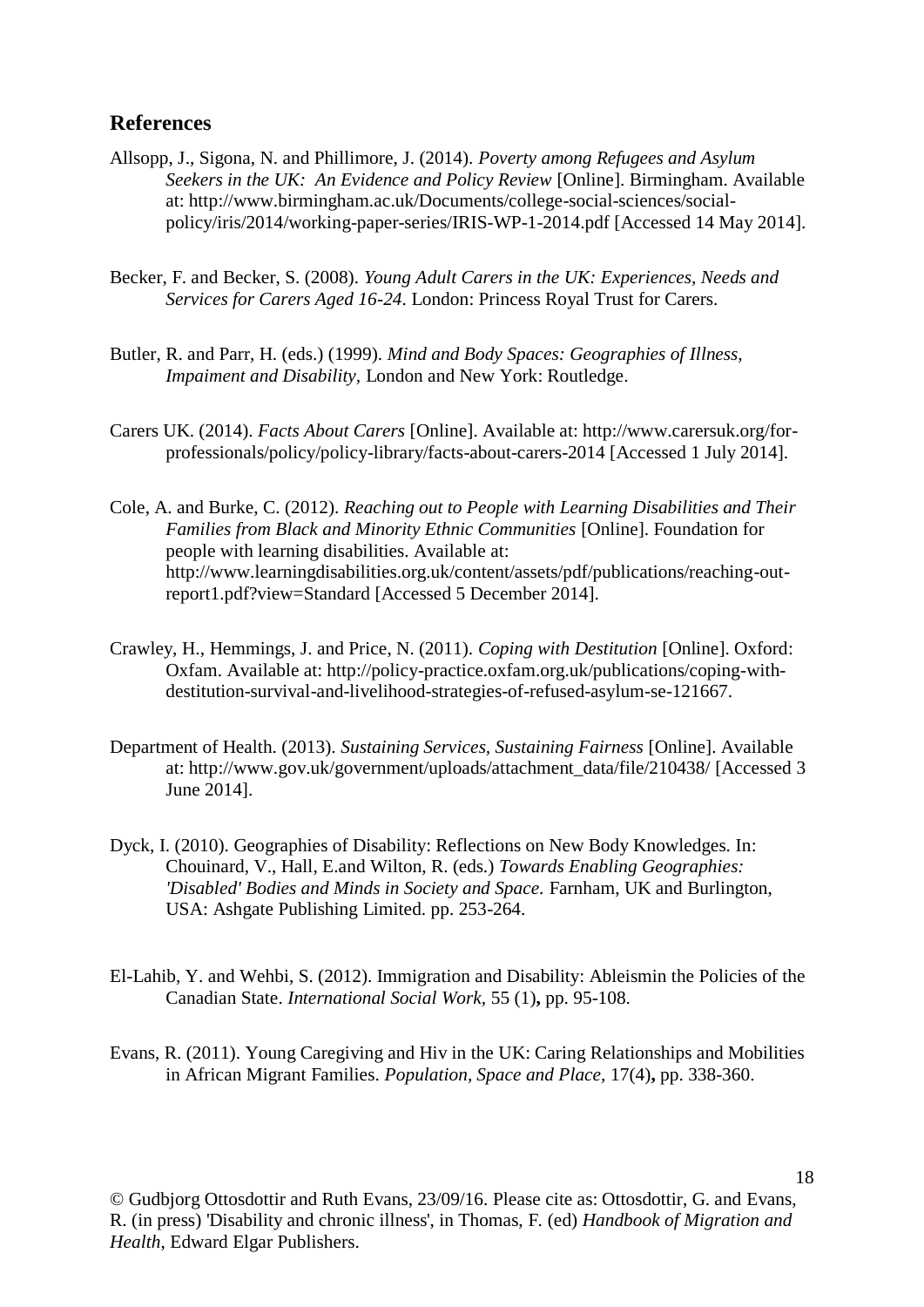- Evans, R., Adjei-Amoako, Y. and Atim, A. (in press). Disability and Hiv: Critical Intersections. In: Grech, S.and Soldatic, K. (eds.) *Disability in the Global South: The Critical Handbook.* Springer. pp. 1-14.
- Evans, R. and Atim, A. (2011). Care, Disability and Hiv in Africa: Diverging or Interconnected Concepts and Practices. *Third World Quarterly,* 32(8)**,** pp. 1437-1454.
- Evans, R. and Becker, S. (2009). *Children Caring for Parents with Hiv and Aids : Global Issues and Policy Responses*. Bristol: Policy Press.
- Fell, B. and Fell, P. (2013). Welfare across Borders: A Social Work Process with Adult Asylum Seekers. *British Journal of Social Work,* 44(5)**,** pp. 1322-1339.
- Gleeson, B. (1999). *Geographies of Disability*. London: Routledge.
- Grady, P. (2004). Social Work Responses to Accompanied Asylum-Seeking Children. In: Hayes, D.and Humpries, B. (eds.) *Social Work, Immigration and Asylum: Debates, Dilemmas and Ethical Issues for Social Work and Socia Care Practice.* London: Jessica Kingsley Publishers. pp. 132-150.
- Grech, S. and Pisani, M. (2015). Editorial: Towards a Critical Understanding of the Disability/Forced Migration Nexus. *Disability and the Global South,* 2(1)**,** pp. 416- 420.
- Greenwood, N., Habibi, R., Smith, R. and Manthorpe, J. (2015). Barriers to Access and Minority Ethnic Carers' Satisfaction with Social Care Services in the Community: A Systematic Review of Qualitative and Quantitative Literature. *Health & social care in the community,* 23(1)**,** pp. 64-78.
- Groce, N., Kembhavi, G., Wirz, S., Lang, R. and Trani, J.-F. (2011). *Poverty and Disability*. London: Leonard Cheshire Disability and Inclusive Development Centre University of London.
- Guhan, R. and Liebling-Kalifani, H. (2011). The Experience of Staff Working with Refugees and Asylum Seekers in the United Kingdom: A Grounded Theory Exploration. *Journal of Immigrant and Refugee Studies,* 9(205-228.
- Hanefield, J., Lunt, N. and Smith, R. (2013). Health Tourism and the Nhs: Facts or Fiction? *Lancet,* 382(9890)**,** pp. E2-E2.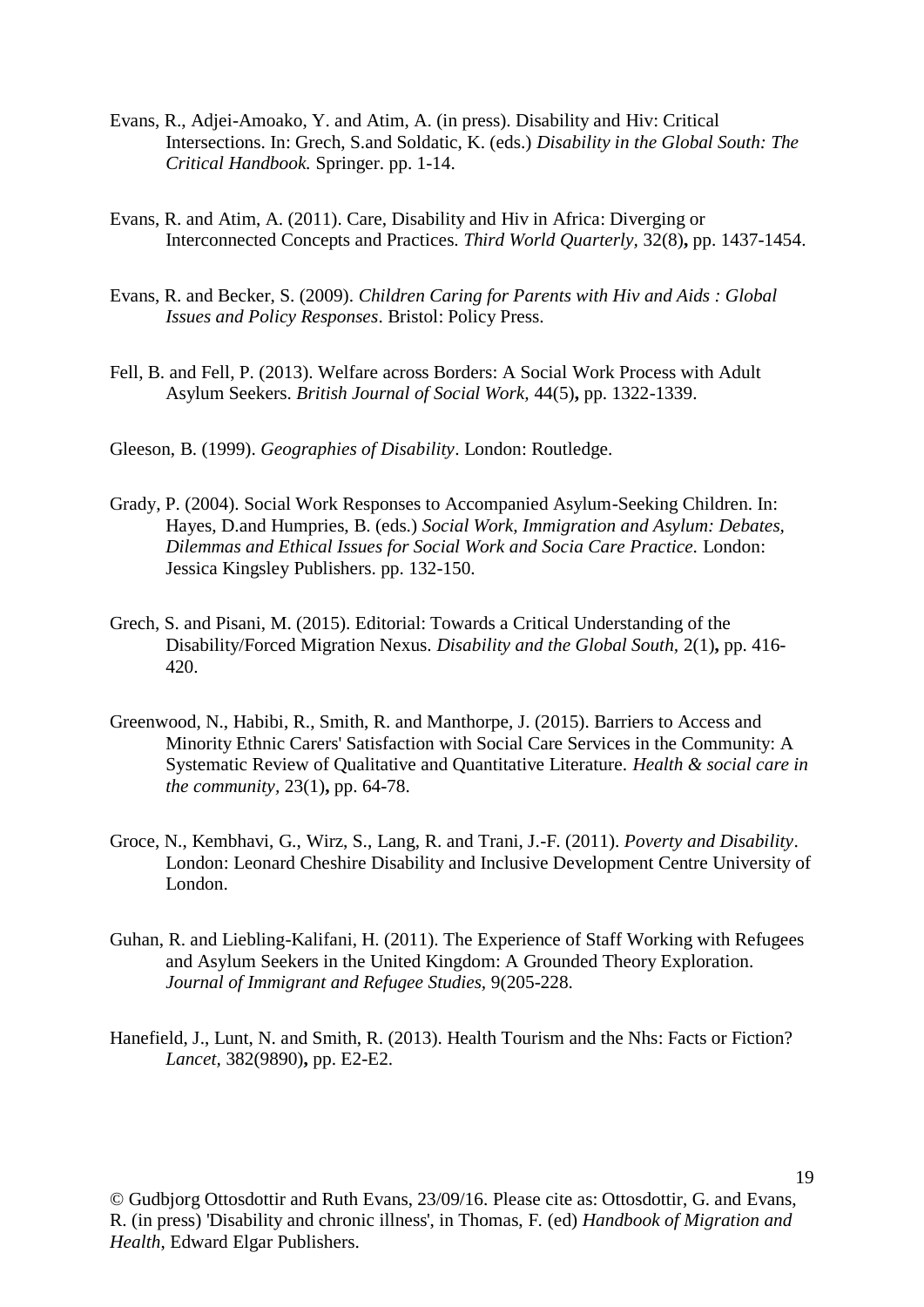- Harris, J. (2003). All Doors Are Closed to Us: A Social Model Analysis of the Experiences of Disabled Refugees and Asylum Seekers in Britain. *Disability & Society,* 18(4)**,** pp. 395-410.
- Harris, J. and Roberts, K. (2004). Not Our Problem: The Provision of Services to Disabled Refugees and Asylum-Seekers. In: Hayes, D.and Humpries, B. (eds.) *Social Work, Immigration and Asylum.* London: Jessical Kingsley Publishers. pp. 151-161.
- Health Protection Agency. (2006). *Migrant Health: Infectious Diseases in Non-UK Born Populations in England, Wales and Northern Ireland: A Baseline Report*. London: HPA Centre for Infections.
- Health Protection Services. (2011). *Migrant Health: Infectious Diseases in Non-UK Born Populations in the United Kingdom: An Update to the Baseline Report-2011*. London: Health Protection Agency.
- Home Office. (2014). *Public Funds* [Online]. Available at: http://www.ukba.homeoffice.gov.uk/visas-immigration/while-inuk/rightsandresponsibilities/publicfunds/ [Accessed 19 September 2014].
- Hughes, B. (2009). Disability Activisms: Social Model Stalwarts and Biological Citizens. *Disability & Society,* 24(6)**,** pp. 677-688.
- Hughes, B. (2015). Disabled People as Counterfeit Citizens: The Politics of Resentment Past and Present. *Disability & Society,* 30(7)**,** pp. 991-1004.
- Humpries, B. (2004). Refugees, Asylum Seekers, Welfare and Social Work. In: Hayes, D.and Humpries, B. (eds.) *Social Work, Immigration and Asylum: Debates, Dilemmas and Ethical Issues for Social Work and Social Care Practice.* London: Jessica Kingsley Publishers. pp. 42-58.
- ICAR. (2006). *Destitution Amongst Refugees and Asylum Seekers in the UK* [Online]. Available at: http://www.icar.org.uk/Destitution%20briefing.pdf [Accessed 14 April 2014].
- Imrie, R. and Edwards, C. (2007). The Geographies of Disability: Reflections on the Development of a Sub-Discipline. *Geography Compass,* 1(3)**,** pp. 1659-1680.
- Jayaweera, H. (2014). *Health of Migrants in the UK: What Do We Know?* Oxford: The Migration Observatory University of Oxford.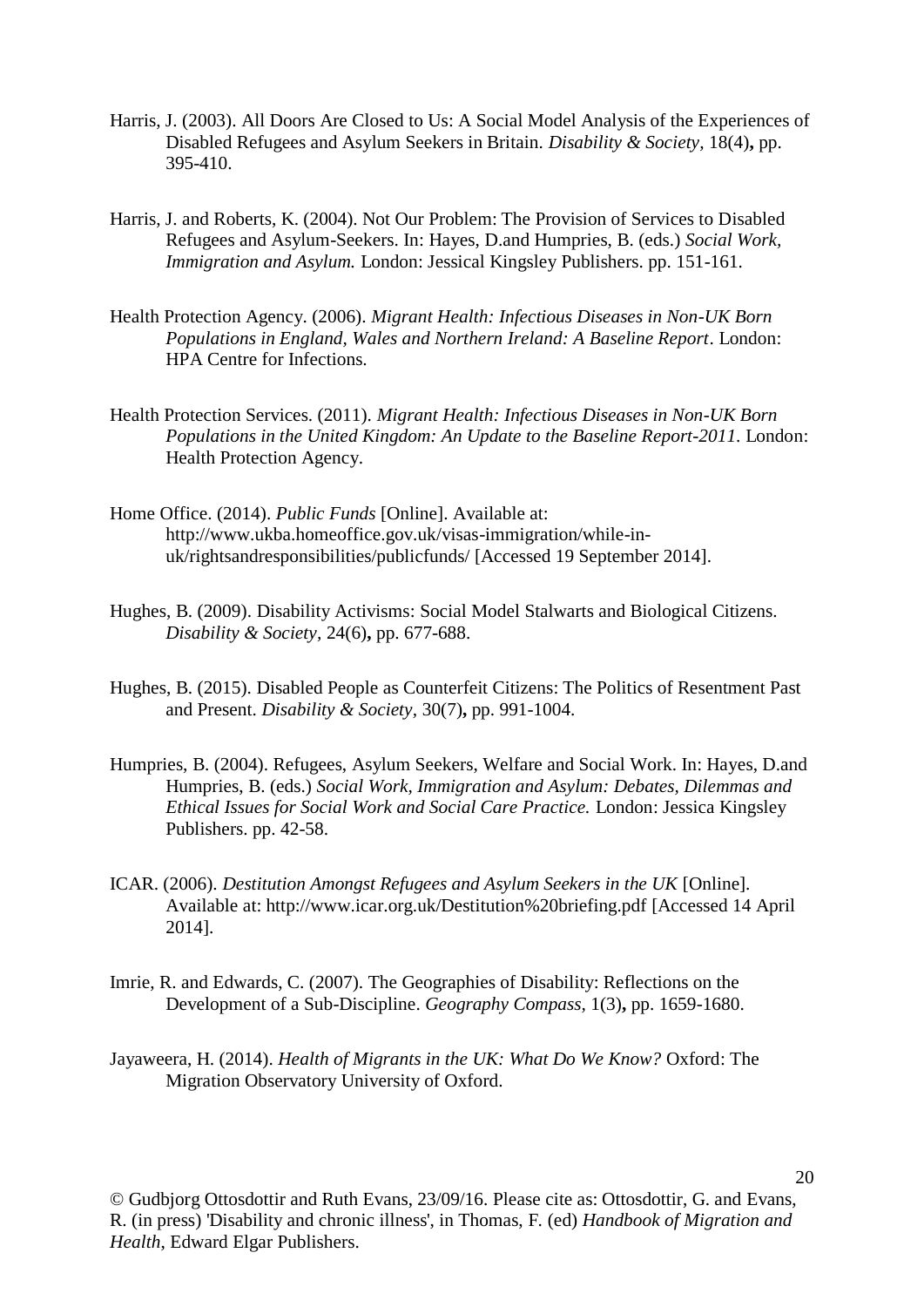- Katsapaou, C. (2013). *Response to Vulnerability in Asylum* [Online]. Budapest: UNHCR. Available at: http://www.unhcr-centraleurope.org/en/what-we-do/caring-for-thevulnerable/caring-for-the-vulnerable-in-asylum.html [Accessed 14 March 2014].
- Kröger, T. (2009). Care Research and Disability Studies: Nothing in Common? *Critical Social Policy,* 29(3)**,** pp. 398-420.
- Lamichhane, K., Paudel, D. B. and Kartika, D. (2014). *Analysis of Poverty between People with and without Disabilities in Nepal* [Online]. Tokyo: JICA Research Institute Available at: https://jica-ri.jica.go.jp/publication/assets/jica\_ri\_wp\_no.77\_2014\_2.pdf [Accessed 20 May 2014].
- Loja, E., Costa, M. E., Hughes, B. and Menezes, I. (2012). Disability, Embodiment and Ableism: Stories of Resistance. *Disability & Society,* 28(2)**,** pp. 190-203.
- Mitra, S., Posarac, A. and Vick, B. (2013). Disability and Poverty in Developing Countries: A Multidimensional Study. *World Development,* 41, pp. 1-18.
- Mollica, R. F., McInnes, K., Sarajlic, N., Lavelle, J., Sarajlic, I. and Massagli, M. (1999). Disability Associated with Psychiatric Comorbidity and Health Status in Bosnian Refugees Living in Croatia. *Journal of American Medical Association,* 282(5)**,** pp. 433-439.
- Momartin, S., Silove, V., Manicavasagar, Z. and Steel, Z. (2003). Dimensions of Trauma Associated with Posttraumatic Stress Disorder (Ptsd) Caseness, Severity and Functional Impairment: A Study of Bosnian Refugees Resettled in Australia. *Social Science & Medicine,* 57(5)**,** pp. 775-781.
- Morris, J. (1991). *Pride against Prejudise: Transforming Attitudes to Disability*. London: Women´s press.
- Newbigging, K. and Thomas, N. (2011). Good Practice in Social Care for Refugee and Asylum-Seeking Children. *Child Abuse Review,* 20(5)**,** pp. 374-390.
- Oliver, M. (1990). *The Politics of Disablement*. London: Macmillan.
- Ottosdottir, G. (2015). *Everyday Geographies of Disability, Care and Forced Migration in the South-East of England.* PhD Dissertation, University of Reading.
- Ottosdottir, G. and Evans, R. (2014). Ethics of Care in Supporting Disabled Forced Migrants: Interactions with Professionals and Ethical Dilemmas in Health and Social Care in the South-East of England. *British Journal of Social Work,* 44(1)**,** pp. 53-69.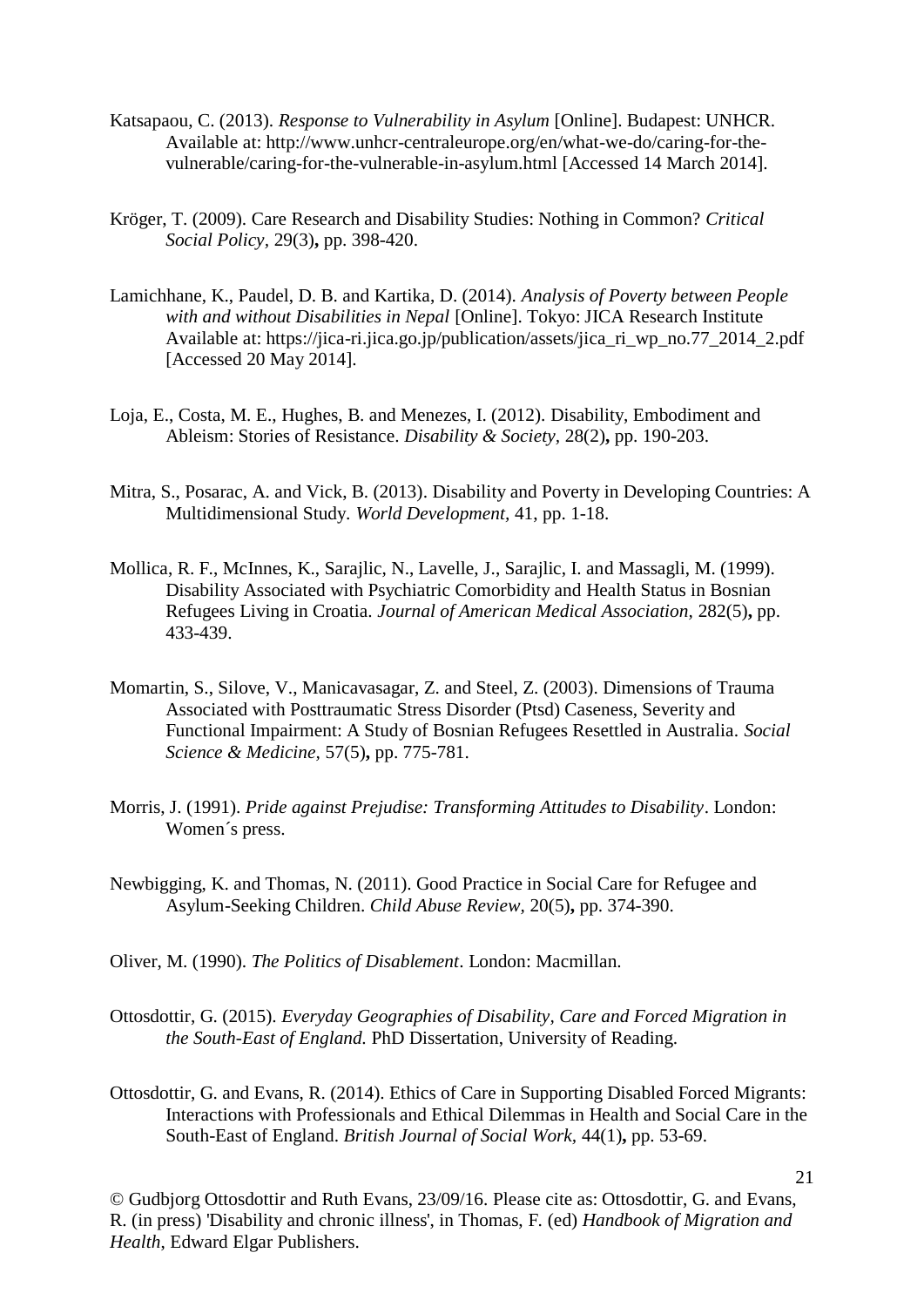Pisani, M. and Grech, S. (2015). Disability and Forced Migration: Critical Intersectionalities. *Disability and the Global South,* 2(1)**,** pp. 421-441.

Priestley, M. (2003). *Disability: A Life Course Approach*. Cambridge: Polity Press.

- Pussetti, C. and Barros, V. (2012). The Care of the Immigrant Self: Technologies of Citizenship and the Healthcare Sector. *International Journal of Migration, Health and Social Care,* 8(1)**,** pp. 42-50.
- Raphaely, N. and O'Moore, E. (2010). *Understanding the Health Needs of Migrants in the South East Region*. London: Health, H. P. A. a. D. o.
- Rechel, B., Mladovsky, P., Ingleby, D., Mackenbach, J. P. and McKee, M. (2013). Migration and Health in an Increasingly Diverse Europe. *The Lancet,* 381(9873)**,** pp. 1235-45.
- Roberts, K. and Harris, J. (2002). *Disabled People in Refugee and Asylum Seeking Communities*. Bristol: Joseph Rowntree Foundation/Policy Press.
- Robinson, K. (2013). Supervision Found Wanting: Experiences of Health and Social Workers in Non-Government Organisations Working with Refugees and Asylum Seekers. *Practice: Social work in action,* 25(2)**,** pp. 87-103.
- Ruiz-Casares, M., Rousseau, C., Derluyn, I., Watters, C. and Crépeau, F. (2010). Right and Access to Healthcare for Undocumented Children: Addressing the Gap between International Conventions and Disparate Implementations in North America and Europe. *Social Science & Medicine,* 70(2)**,** pp. 329-336.
- Ryan, D. A., Kelly, F. E. and Kelly, B. D. (2009). Mental Health among Persons Awaiting an Asylum Outcome in Western Countries: A Literature Review. *International Journal of Mental Health,* 38(3)**,** pp. 88-111.
- Sales, R. and Hek, R. (2004). Dilemmas of Care and Control: The Work of an Asylum Team in a London Borough. In: Hayes, D.and Humpries, B. (eds.) *Social Work, Immigration and Asylum: Debates, Dilemmas and Ethical Issues for Social Work and Social Care Practice.* London: Jessica Kingsley Publishers. pp. 59-76.

Shivji, A. (2010). Disability in Displacement. *Forced Migration Review* 35)**,** pp. 4–7.

Silove, D., Steel, Z., McGorry, P. and Mohan, P. (1998). Trauma Exposure, Postmigration Stressors, and Symptoms of Anxiety, Depression and Posttraumatic Stress in Tamil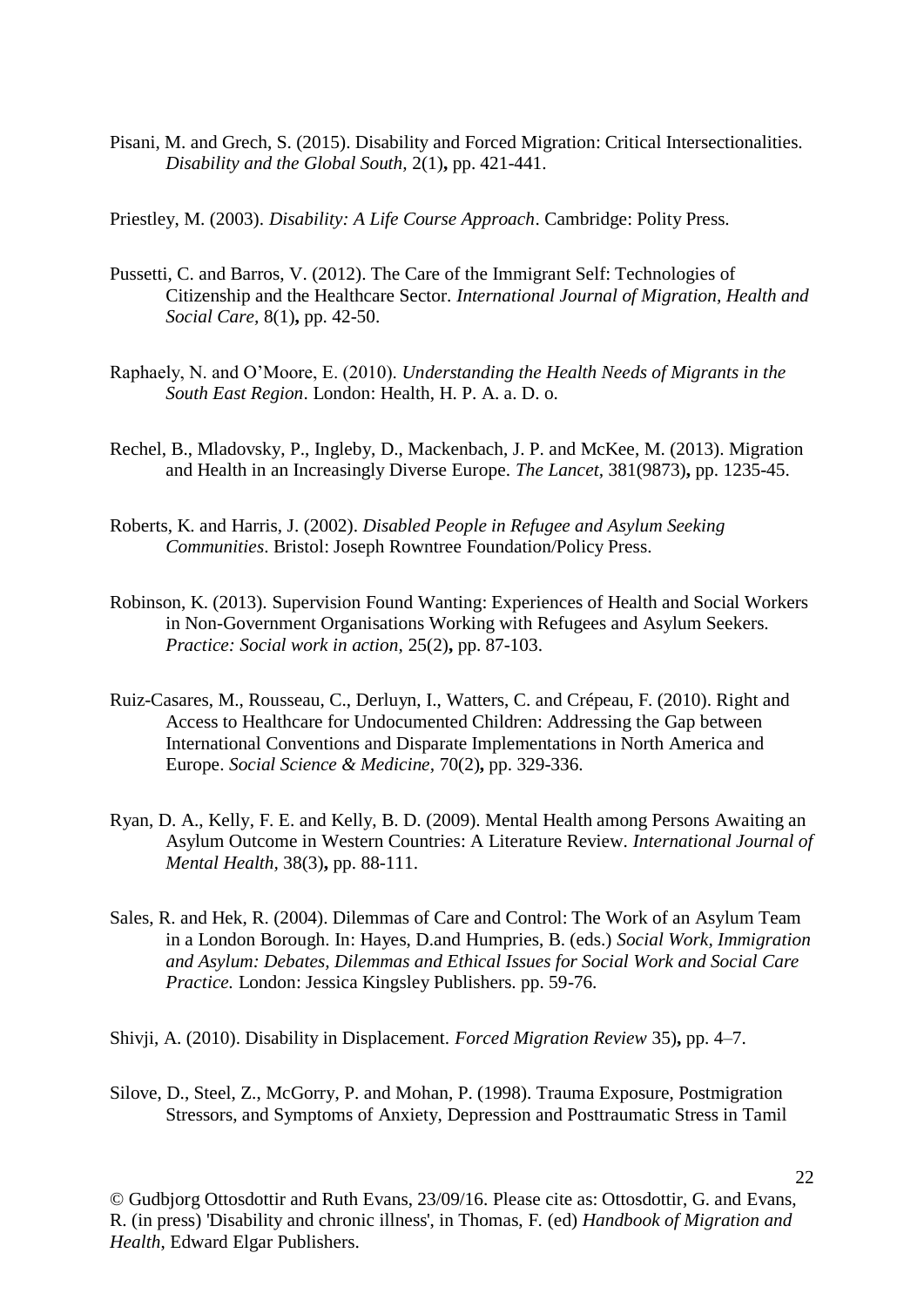Asylum Seekers: Comparison with Refugees and Immigrants. *Acta Pscychiatrica Scandinavia,* 97(1)**,** pp. 175-181.

- Simmons, K. (2010). Addressing the Data Challenge. *Forced Migration Review,* 35)**,** pp. 10- 12.
- Social Care Institute for Excellence (SCIE). (2010). *Good Practice in Social Care with Refugees and Asylum Seekers* [Online]. London. Available at: http://www.scie.org.uk/publications/guides/guide37/files/guide37.pdf [Accessed 22 April 2014].
- Social Care Institute for Excellence. (2013). *Fair Access to Care Services (Facs): Prioritising Eligibility for Care and Support* [Online]. London. Available at: http://www.scie.org.uk/publications/guides/guide33/files/guide33.pdf [Accessed 5 March 2015].
- Sole-Auro, A. and Crimmins, E. M. (2008). Health of Immigrants in European Countries. *International Migration Review,* 42(4)**,** pp. 861- 876.
- Steel, Z., Momartin, S., Silove, D., Coello, M., Aroche, J. and Tay, K. W. (2006). Two Year Psychosocial and Mental Health Outcomes for Refugees Subjected to Restrictive or Supportive Immigration Policies. *Social Science & Medicine,* 72(7)**,** pp. 1149-1156.
- Straimer, C. (2010). *Vulnerable or Invisible? Asylum Seekers with Disabilities in Europe*  [Online]. UNHCR. Available at: http://www.unhcr.org/4cd9765b9.html [Accessed 20 March 2014].
- Straimer, C. (2011). Between Protection and Assistance: Is There Refuge for Asylum Seekers with Disabilities in Europe? *Disability & Society,* 26(5)**,** pp. 537-551.
- Sundquist, J. (1995). Ethnicity, Social Class and Health. A Population-Based Study on the Influence of Social Factors on Self-Reported Illness in 223 Latin American Refugees, 333 Finnish and 126 South European Labour Migrants and 841 Swedish Controls. *Social Science & Medicine,* 40(6)**,** pp. 777-787.
- The Children's Society. (2012). *I Don't Feel Human: The Experiences of Destitution among Young Refugees and Migrants* [Online]. London. Available at: http://www.childrenssociety.org.uk/news-views/press-release/report-shockingdestitution-among-asylum-seeking-and-migrant-children [Accessed 28 February 2014].
- The Children's Society. (2013). *Hidden from View: The Experiences of Young Carers in England* [Online]. London: The Children's Society. Available at: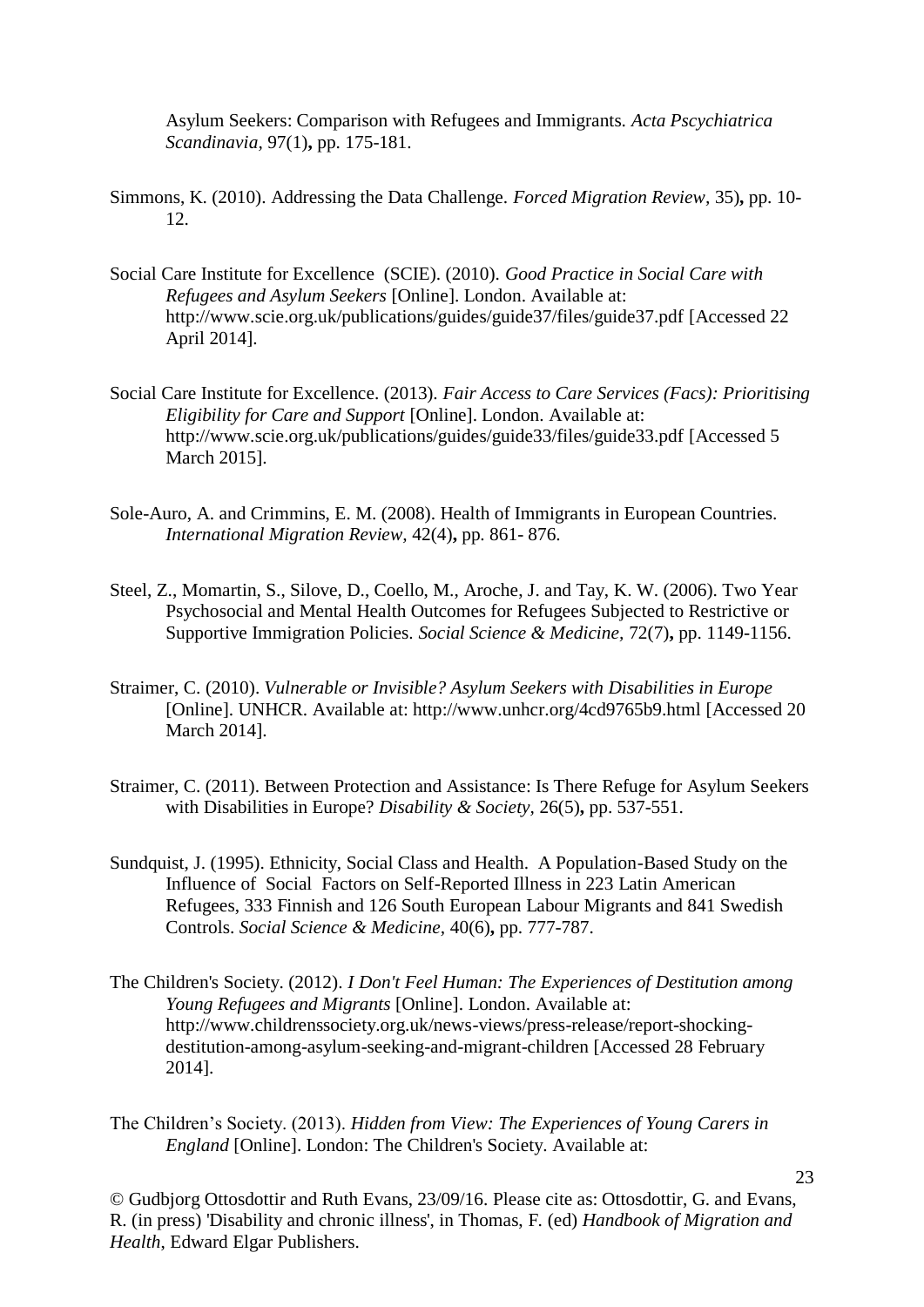http://www.childrenssociety.org.uk/sites/default/files/tcs/report\_hidden-fromview\_young-carers\_final.pdf [Accessed 15 March 2014].

- The Children's Society, ADASS and ADCS. (2012). *Working Together to Support Young Carers and Their Families* [Online]. Available at: http://www.youngcarer.com/sites/default/files/imce\_user\_files/PTP/mou\_young\_carer s\_2012.pdf [Accessed 4 May 2014].
- The European Migration Network. (2014). *Migrant Access to Social Security and Healthcare: Policies and Practice* [Online]. European Mission,. Available at: http://ec.europa.eu/dgs/home-affairs/what-wedo/networks/european\_migration\_network/reports/docs/emnstudies/final\_synthesis\_report\_migrant\_access\_to\_social\_security\_final\_3july2014\_en .pdf [Accessed 23 September 2015].
- The Medical Protection Society. (2015). *Health Care for All?* [Online]. Available at: http://www.medicalprotection.org/uk/casebook/casebook-september-2014/healthcarefor-all [Accessed 23 September 2015].
- Trotter, R. (2012). *Over-Looked Communities, over-Due Change: How Services Can Better Support Bme Disabled People* [Online]. London: Scope. Available at: http://www.scope.org.uk/Scope/media/Images/Publication%20Directory/Over-lookedcommunities-over-due-change.pdf?ext=.pdf [Accessed 15 March 2014].
- UK Government. (1990). *National Health Service and Community Care Act 1990* [Online]. Available at: http://www.legislation.gov.uk/ukpga/1990/19/contents [Accessed 20 January 2014].
- UK Government. (1999). *Immigration and Asylum Act 1999* [Online]. London: HMSO. Available at: http://www.legislation.gov.uk/ukpga/Geo6/11-12/29/section/21 [Accessed 20 January 2014].
- UK Government. (2014). *Income Support* [Online]. Available at: https://www.gov.uk/incomesupport/what-youll-get [Accessed 29 January 2014].
- UN. (2008). *Convention on the Rights of Persons with Disabilities* [Online]. Available at: http://www.un.org/disabilities/default.asp?navid=12&pid=150 [Accessed 13 May 2014 2014].
- UN. (2015). *Un Treaty Collection* [Online]. Available at: https://treaties.un.org/Pages/ViewDetails.aspx?src=TREATY&mtdsg\_no=iv-15&chapter=4&lang=en [Accessed 30 September 2015].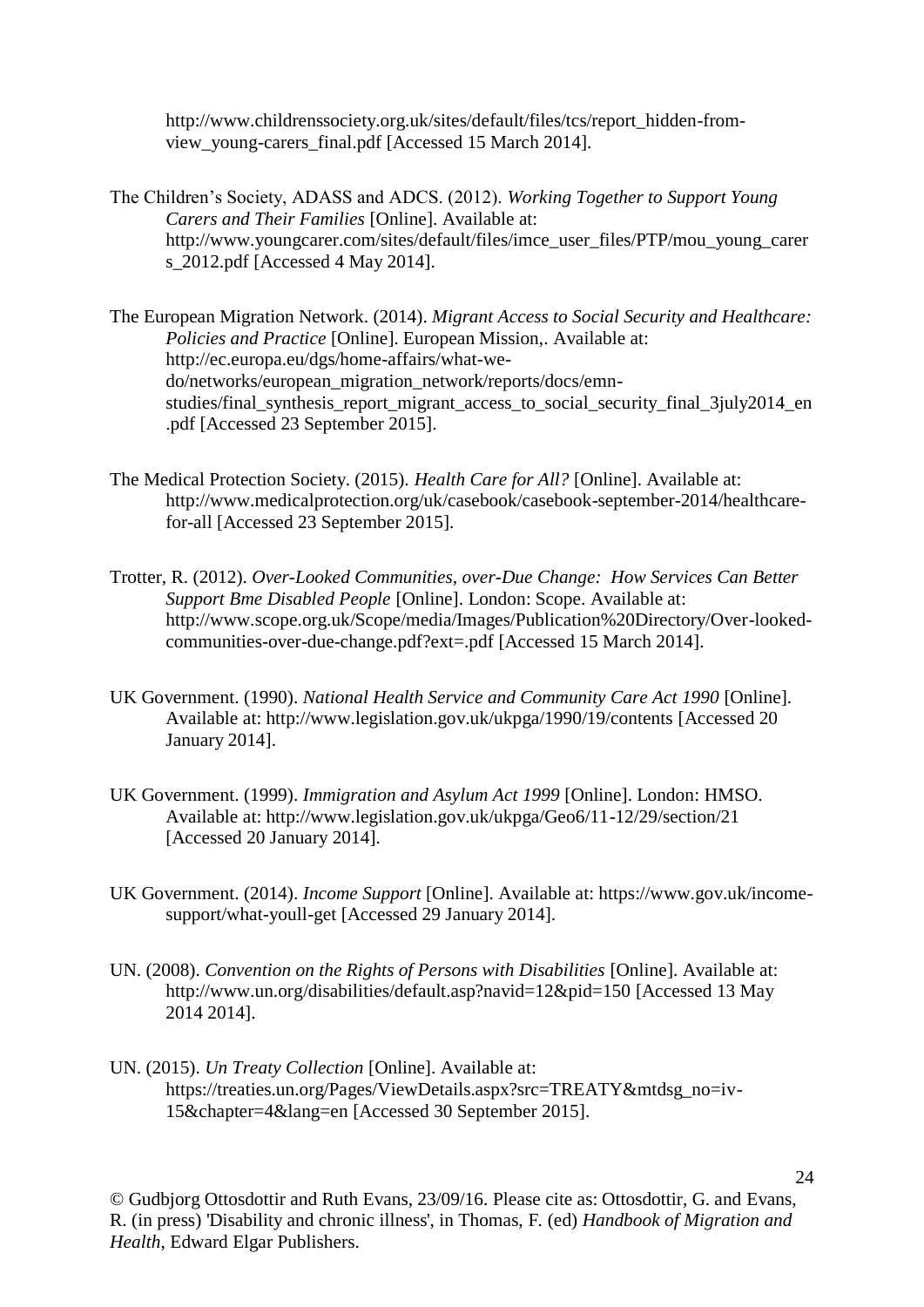- UNHCR. (2010). *Conclusion on Refugees with Disabilities and Other Persons with Disabilities Protected and Assisted by Unhcr* [Online]. Available at: http://www.unhcr.org/4cbeb1a99.html [Accessed 29 April 2014].
- UNHCR. (2013). *Considering the Best Interests of the Child within a Family Seeking Asylum*  [Online]. London: UNHCR. Available at: http://www.unhcr.org.uk/fileadmin/user\_upload/docs/UNHCR-Best\_Interestscreen.pdf [Accessed 14 April 2014].
- UNHCR. (2014). *People with Disabilities* [Online]. Available at: http://www.unhcr.org/pages/4a0c310c6.html [Accessed 31 March 2014].
- United Nations. (2008). *Convention on the Rights of Persons with Disabilities* [Online]. Available at: http://www.un.org/disabilities/default.asp?navid=12&pid=150 [Accessed 13 May 2014].
- Wagner, K. S., Lawrence, J., Anderson, L., Yin, Z., Delpech, V., Chiodini, P. L., Redman, C. and Jones, J. (2013). Migrant Health and Infectious Diseases in the UK: Findings from the Last 10 Years of Surveillance. *Journal of Public Health,* 35(1)**,** pp. 28-35.
- Ward, K., Amas, N. and Lagnado, J. (2008). *Supporting Disabled Refugees and Asylum Seekers:Opportunities for New Approaches* [Online]. London: London Metropolitan Support Trust. Available at: https://www.metropolitan.org.uk/images/Disability-Report.pdf [Accessed 2 February 2011].
- Wendell, S. (2001). Unhealthy Disabled: Treating Chronic Illnesses as Disabilities. *Hypatia,* 16(4)**,** pp. 17.
- Women's Refugee Commission. (2014). *Disability Inclusion:Translating Policy into Practice in Humanitarian Action* [Online]. Available at: http://womensrefugeecommission.org/programs/disabilities/disability-inclusion [Accessed 12 May 2014].
- World Health Organisation and World Bank. (2011). *World Report on Disability* [Online]. Geneva. Available at: http://www.who.int/disabilities/world\_report/2011/report/en/ [Accessed 28 September 2014].
- Yeo, R. (2015). 'Disabled Asylum Seekers?…They Don't Really Exist': The Marginalisation of Disabled Asylum Seekers in the UK and Why It Matters. *Disability and the Global South,* 2(1)**,** pp. 523-50.
- Zimmer, Z. (2008). Poverty, Wealth Inequality and Health among Older Adults in Rural Cambodia. *Social Science & Medicine,* 66(1)**,** pp. 57-71.